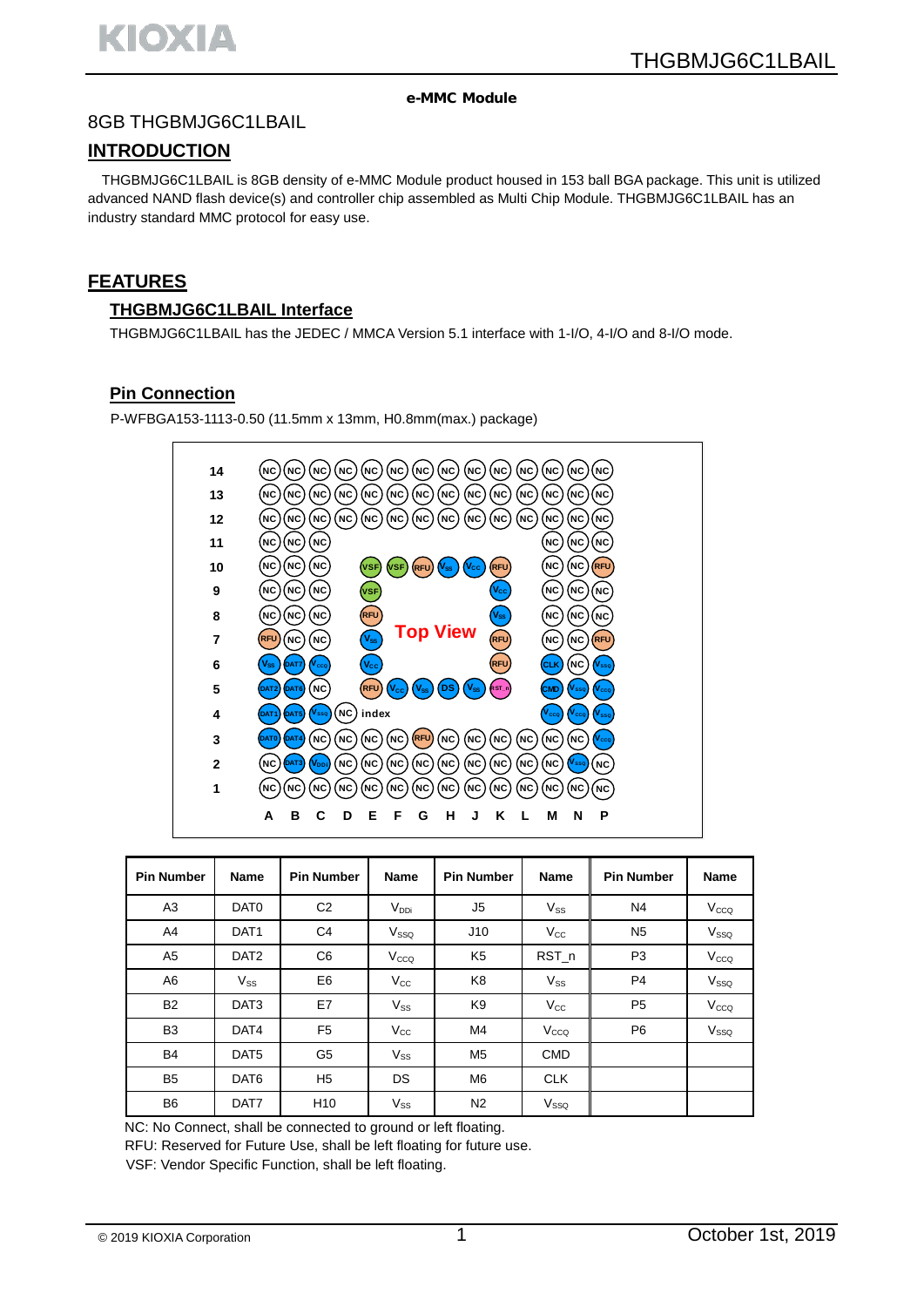# **Part Number**

#### **Available e-MMC Module Product – Part Number**

| <b>Part Number</b> | <b>Density</b> | Package Size                  | <b>NAND Flash Type</b> | Weight      |
|--------------------|----------------|-------------------------------|------------------------|-------------|
| THGBMJG6C1LBAIL    | 8GB            | 11.5mm x 13mm x 0.8mm $(max)$ | 1 x 64Gbit 15nm        | 0.17g(typ.) |

#### **Temperature**

| <b>Characteristics</b> | min.  | max. | Unit        |
|------------------------|-------|------|-------------|
| Operating temperature  | $-25$ | 85   | $\circ$     |
| Storage temperature    | -40   | 85   | $\sim$<br>∼ |

Note: Avoid locations where e-MMC devices may be exposed to water (wet, rain, dew condensation, etc.).

#### **Performance**

X8 mode / Sequential access (4MByte access size)

| <b>Part Number</b> | <b>Density</b> | <b>NAND Flash Type</b> | Interleave               |                         |      | typ. Performance<br>[MB/s] |       |
|--------------------|----------------|------------------------|--------------------------|-------------------------|------|----------------------------|-------|
|                    |                |                        | Operation                | <b>Frequency / Mode</b> | Vcco | Read                       | Write |
|                    | 8GB            | 1 x 64Gbit 15nm        | <b>Non</b><br>Interleave | 52MHz / SDR             | 1.8V | 45                         | 35    |
|                    |                |                        |                          |                         | 3.3V | 45                         | 35    |
| THGBMJG6C1LBAIL    |                |                        |                          | 52MHz / DDR             | 1.8V | 90                         | 35    |
|                    |                |                        |                          |                         | 3.3V | 90                         | 35    |
|                    |                |                        |                          | <b>HS200</b>            | 1.8V | 180                        | 35    |
|                    |                |                        |                          | <b>HS400</b>            | 1.8V | 215                        | 35    |

#### **Power Supply**

 $V_{CC} = 2.7V$  to 3.6V

 $V_{CCQ} = 1.7V$  to  $1.95V / 2.7V$  to  $3.6V$ 

#### **Operating Current (RMS)**

The measurement for max. RMS current is done as average RMS current consumption over a period of 100ms.

| <b>Part Number</b> | Density | <b>NAND Flash Type</b> | Interleave               | <b>Frequency / Mode</b> | V <sub>cco</sub> | <b>Current [mA]</b> | max. Operating |
|--------------------|---------|------------------------|--------------------------|-------------------------|------------------|---------------------|----------------|
|                    |         | Operation              |                          |                         |                  | <b>I</b> cco        | <b>I</b> cc    |
|                    |         | 1 x 64Gbit 15nm        | <b>Non</b><br>Interleave |                         | 1.8V             | 95                  | 40             |
|                    |         |                        |                          | 52MHz / SDR             | 3.3V             | 110                 | 40             |
| THGBMJG6C1LBAIL    |         |                        |                          | 52MHz / DDR             | 1.8V             | 120                 | 40             |
|                    | 8GB     |                        |                          |                         | 3.3V             | 140                 | 40             |
|                    |         |                        |                          | <b>HS200</b>            | 1.8V             | 175                 | 40             |
|                    |         |                        |                          | <b>HS400</b>            | 1.8V             | 220                 | 40             |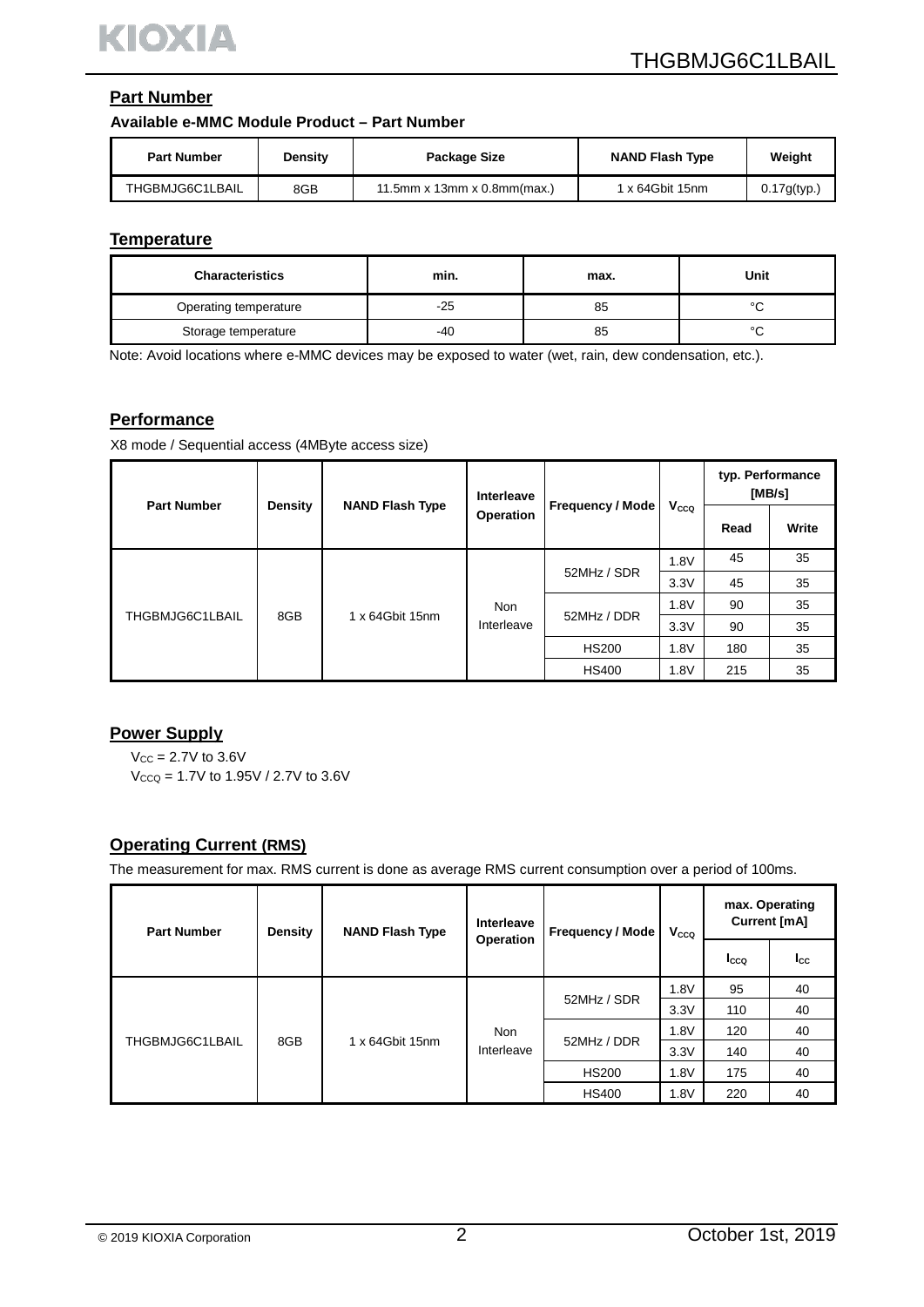

#### **Sleep Mode Current**

|                    |         |                        | Interleave               |             | $I_{CCQS}$ [µA] |             | $I_{CCQS} + I_{CCS}$ [µA] |
|--------------------|---------|------------------------|--------------------------|-------------|-----------------|-------------|---------------------------|
| <b>Part Number</b> | Density | <b>NAND Flash Type</b> | Operation                | typ. Note 1 | $max.$ Note 2   | typ. Note 1 | $max.$ Note 2             |
| THGBMJG6C1LBAIL    | 8GB     | 1 x 64Gbit 15nm        | <b>Non</b><br>Interleave | 100         | 510             | 120         | 585                       |

Note 1: The conditions of typical values are  $25^{\circ}$ C and  $V_{CCQ} = 3.3V$  or 1.8V.

Note 2: The conditions of maximum values are  $85^{\circ}$ C and  $V_{CCQ} = 3.6V$  or 1.95V.

#### **Product Architecture**

The diagram in Figure 1 illustrates the main functional blocks of the THGBMJG6C1LBAIL. Specification of the CREG and recommended values of the Cvcc, and Cvcco in the Figure 1 are as follows.

| <b>Parameter</b>                | Symbol            | <b>Unit</b> | min. | typ.        | max.       | Remark       |
|---------------------------------|-------------------|-------------|------|-------------|------------|--------------|
|                                 |                   | μF          | 0.10 |             | 2.2 Note 1 | Except HS400 |
| $V_{DDi}$ capacitor value       | $C_{REG}$         | μF          | 1.00 |             | 2.2 Note 1 | <b>HS400</b> |
| V <sub>cc</sub> capacitor value | C <sub>VCC</sub>  | μF          |      | $2.2 + 0.1$ |            |              |
| $V_{CCQ}$ capacitor value       | $C_{\text{VCCQ}}$ | μF          |      | $2.2 + 0.1$ |            |              |

Note 1: KIOXIA recommends that the value should be usually applied as the value of CREG.



**Figure 1 THGBMJG6C1LBAIL Block Diagram**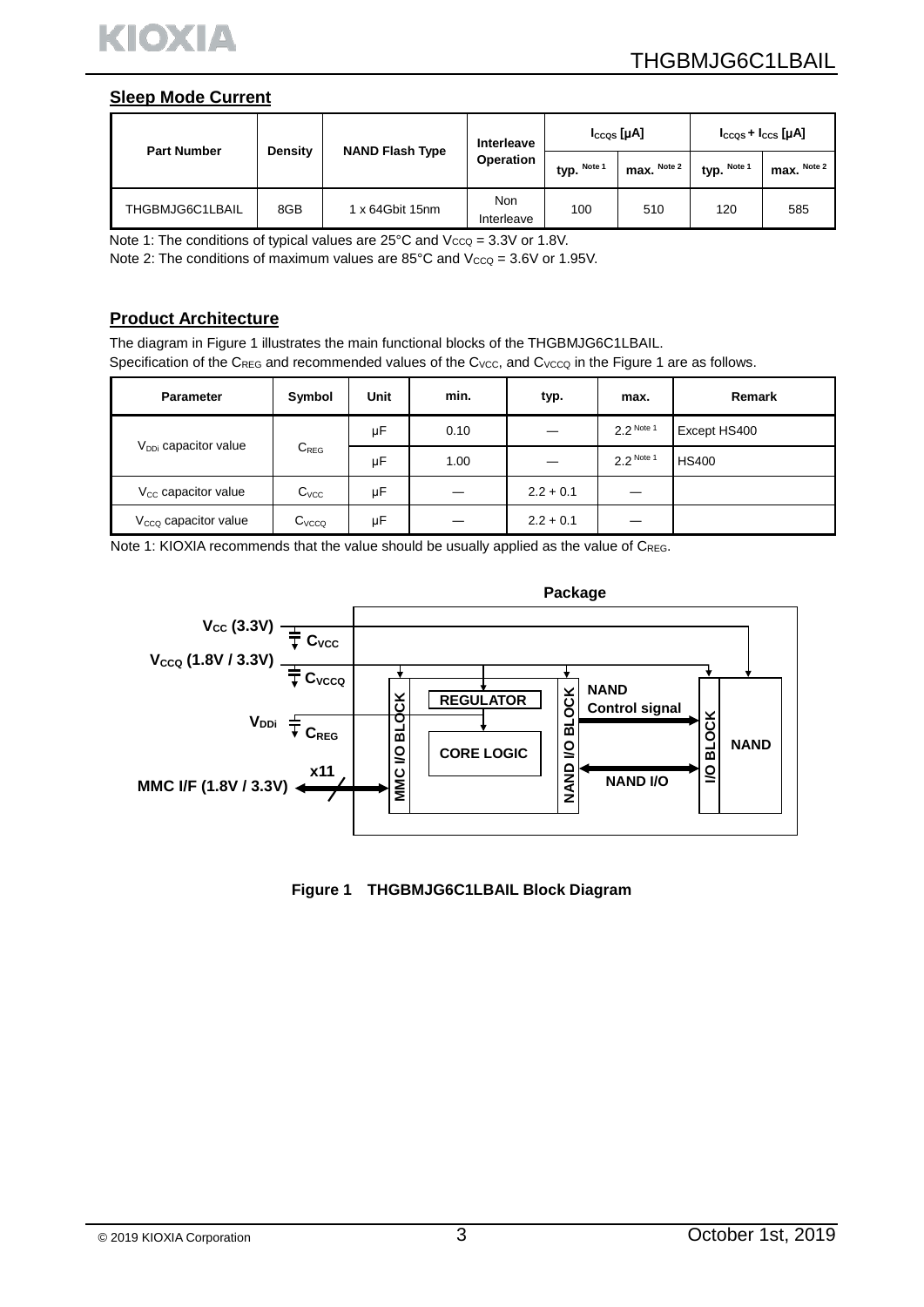

# **PRODUCT SPECIFICATIONS**

#### **Package Dimensions**

P-WFBGA153-1113-0.50 (11.5mm x 13mm, H0.8mm(max.) package) Unit: mm

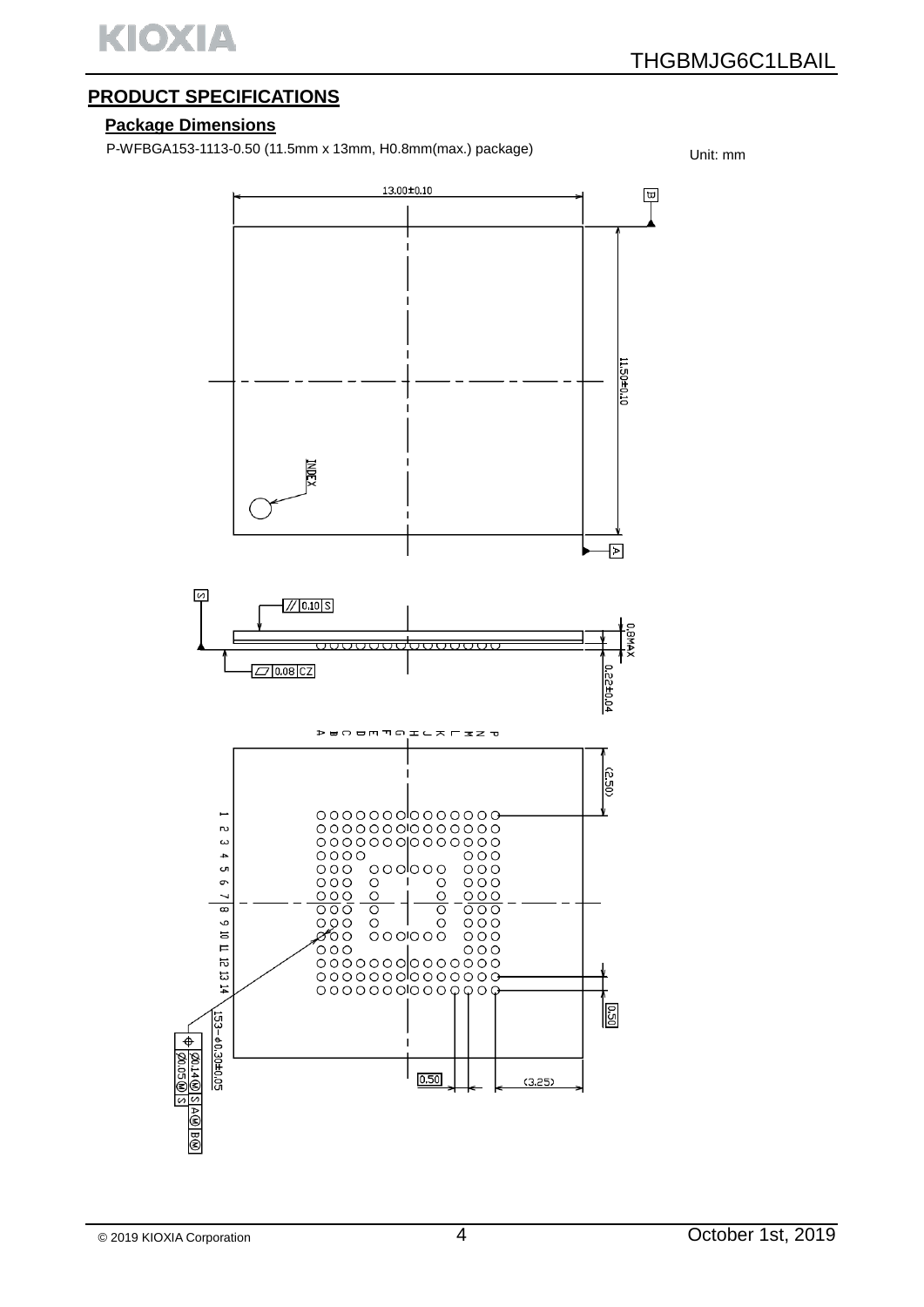

#### **Density Specifications**

| Density | Interleave<br><b>Part Number</b><br>Operation |                | User Area Density<br>[Bytes] | <b>SEC COUNT in</b><br><b>Extended CSD</b> |  |
|---------|-----------------------------------------------|----------------|------------------------------|--------------------------------------------|--|
| 8GB     | THGBMJG6C1LBAIL                               | Non Interleave | 7,818,182,656                | 0xE90000                                   |  |

Note: User area density shall be reduced if enhanced user data area is defined.

# **Register Informations**

#### **OCR Register**

| <b>OCR bit</b> | V <sub>DD</sub> Voltage Window           | Value           |  |  |
|----------------|------------------------------------------|-----------------|--|--|
| [6:0]          | Reserved                                 | 000 0000b       |  |  |
| $[7]$          | $1.70 - 1.95V$                           | 1b              |  |  |
| [14:8]         | $2.0 - 2.6V$                             | 000 0000b       |  |  |
| [23:15]        | $2.7 - 3.6V$                             | 1 1111 1111b    |  |  |
| [28:24]        | Reserved                                 | 0 0000b         |  |  |
| [30:29]        | Access Mode                              | 10 <sub>b</sub> |  |  |
| $[31]$         | (card power up status bit (busy)) Note 1 |                 |  |  |

Note 1: This bit is set to LOW if the Device has not finished the power up routine.

#### **CID Register**

| <b>CID-slice</b>                                                                                                                                                                                                                                                                                                                                                                                                                                                                                                                                                                                   | <b>Name</b>               | Field      | Width          | Value                        |  |
|----------------------------------------------------------------------------------------------------------------------------------------------------------------------------------------------------------------------------------------------------------------------------------------------------------------------------------------------------------------------------------------------------------------------------------------------------------------------------------------------------------------------------------------------------------------------------------------------------|---------------------------|------------|----------------|------------------------------|--|
| [127:120]                                                                                                                                                                                                                                                                                                                                                                                                                                                                                                                                                                                          | Manufacturer ID           | <b>MID</b> | 8              | 0001 0001b                   |  |
| [119:114]                                                                                                                                                                                                                                                                                                                                                                                                                                                                                                                                                                                          | Reserved                  |            | 6              | 0b                           |  |
| [113:112]                                                                                                                                                                                                                                                                                                                                                                                                                                                                                                                                                                                          | Device/BGA                | <b>CBX</b> | $\overline{2}$ | 01 <sub>b</sub>              |  |
| [111:104]                                                                                                                                                                                                                                                                                                                                                                                                                                                                                                                                                                                          | <b>OEM/Application ID</b> | <b>OID</b> | 8              | 0b                           |  |
| [103:56]                                                                                                                                                                                                                                                                                                                                                                                                                                                                                                                                                                                           | Product name              | <b>PNM</b> | 48             | 0x30 30 38 47 42 30 (008GB0) |  |
| [55:48]                                                                                                                                                                                                                                                                                                                                                                                                                                                                                                                                                                                            | Product revision          | <b>PRV</b> | 8              | 0x00                         |  |
| [47:16]                                                                                                                                                                                                                                                                                                                                                                                                                                                                                                                                                                                            | Product serial            | <b>PSN</b> | 32             | Serial number                |  |
| [15:8]                                                                                                                                                                                                                                                                                                                                                                                                                                                                                                                                                                                             | Manufacturing date        | <b>MDT</b> | 8              | Refer to JEDEC Specification |  |
| [7:1]                                                                                                                                                                                                                                                                                                                                                                                                                                                                                                                                                                                              | CRC7 checksum             | <b>CRC</b> | 7              | CRC7                         |  |
| $[0] % \begin{center} % \includegraphics[width=\linewidth]{imagesSupplemental_3.png} % \end{center} % \caption { % Our method can be used for the use of the image. % Note that the \emph{DefNet}~\cite{bib66} as a function of the \emph{DefNet}~\cite{bib66} as a function of the \emph{DefNet}~\cite{bib66} as a function of the \emph{DefNet}~\cite{bib66} as a function of the \emph{DefNet}~\cite{bib66} as a function of the \emph{DefNet}~\cite{bib66} as a function of the \emph{DefNet}~\cite{bib66} as a function of the \emph{DefNet}~\cite{bib66} as a function of the \emph{DefNet}$ | Not used, always '1'      |            |                | 1 <sub>b</sub>               |  |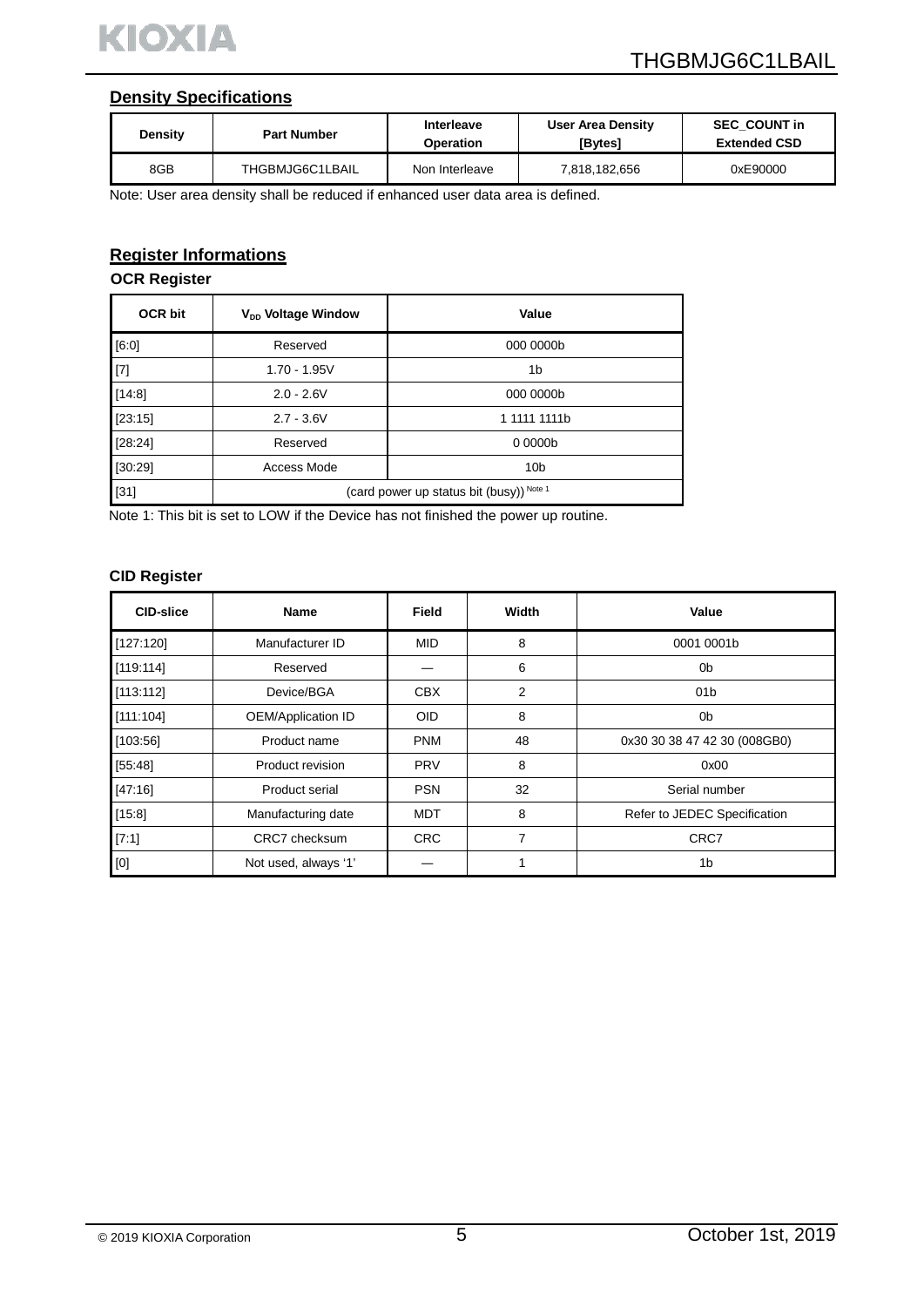

#### **CSD Register**

| <b>CSD-slice</b> | Name                                                  | Field              | Width        | <b>Cell Type</b> | Value      |
|------------------|-------------------------------------------------------|--------------------|--------------|------------------|------------|
| [127:126]        | <b>CSD</b> structure                                  | CSD_STRUCTURE      | 2            | R                | 0x3        |
| [125:122]        | System specification version                          | SPEC_VERS          | 4            | R                | 0x4        |
| [121:120]        | Reserved                                              |                    | 2            | R                | 0x0        |
| [119:112]        | Data read access-time 1                               | <b>TAAC</b>        | 8            | R                | 0x27       |
| [111:104]        | Data read access-time 2 in CLK cycles<br>(NSAC x 100) | <b>NSAC</b>        | 8            | R                | 0x00       |
| [103:96]         | Max. bus clock frequency                              | TRAN SPEED         | 8            | R                | 0x32       |
| [95:84]          | Device command classes                                | CCC                | 12           | R                | 0x8F5      |
| [83:80]          | Max. read data block length                           | READ_BL_LEN        | 4            | R                | 0x9        |
| [79:79]          | Partial blocks for read allowed                       | READ_BL_PARTIAL    | $\mathbf{1}$ | R                | 0x0        |
| [78:78]          | Write block misalignment                              | WRITE_BLK_MISALIGN | $\mathbf{1}$ | R                | 0x0        |
| [77:77]          | Read block misalignment                               | READ_BLK_MISALIGN  | 1            | R                | 0x0        |
| [76:76]          | DSR implemented                                       | DSR_IMP            | $\mathbf{1}$ | R                | 0x0        |
| [75:74]          | Reserved                                              |                    | 2            | R                | 0x0        |
| [73:62]          | Device size                                           | C_SIZE             | 12           | R                | 0xFFF      |
| [61:59]          | Max. read current at V <sub>DD</sub> min.             | VDD_R_CURR_MIN     | 3            | R                | 0x7        |
| [58:56]          | Max. read current at V <sub>DD</sub> max.             | VDD_R_CURR_MAX     | 3            | R                | 0x7        |
| [55:53]          | Max. write current at V <sub>DD</sub> min.            | VDD_W_CURR_MIN     | 3            | R                | 0x7        |
| [52:50]          | Max. write current at $V_{DD}$ max.                   | VDD_W_CURR_MAX     | 3            | R                | 0x7        |
| [49.47]          | Device size multiplier                                | C_SIZE_MULT        | 3            | R                | 0x7        |
| [46:42]          | Erase group size                                      | ERASE_GRP_SIZE     | 5            | R                | 0x1F       |
| [41:37]          | Erase group size multiplier                           | ERASE_GRP_MULT     | 5            | R                | 0x1F       |
| [36:32]          | Write protect group size                              | WP_GRP_SIZE        | $\,$ 5 $\,$  | R                | 0x07       |
| [31:31]          | Write protect group enable                            | WP_GRP_ENABLE      | $\mathbf{1}$ | R                | 0x1        |
| [30:29]          | Manufacturer default ECC                              | DEFAULT_ECC        | 2            | R                | 0x0        |
| [28:26]          | Write speed factor                                    | R2W_FACTOR         | 3            | R                | 0x1        |
| [25:22]          | Max. write data block length                          | WRITE_BL_LEN       | 4            | R                | 0x9        |
| [21:21]          | Partial blocks for write allowed                      | WRITE_BL_PARTIAL   | $\mathbf{1}$ | R                | 0x0        |
| [20:17]          | Reserved                                              |                    | 4            | R                | 0x0        |
| [16:16]          | Content protection application                        | CONTENT_PROT_APP   | $\mathbf{1}$ | R                | 0x0        |
| [15:15]          | File format group                                     | FILE FORMAT GRP    | $\mathbf{1}$ | R/W              | 0x0        |
| [14:14]          | Copy flag (OTP)                                       | <b>COPY</b>        | $\mathbf{1}$ | R/W              | 0x0        |
| [13:13]          | Permanent write protection                            | PERM_WRITE_PROTECT | 1            | R/W              | 0x0        |
| [12:12]          | Temporary write protection                            | TMP_WRITE_PROTECT  | $\mathbf{1}$ | R/W/E            | 0x0        |
| [11:10]          | File format                                           | FILE_FORMAT        | $\mathbf{2}$ | R/W              | 0x0        |
| [9.8]            | ECC code                                              | ECC                | 2            | R/W/E            | 0x0        |
| [7:1]            | <b>CRC</b>                                            | <b>CRC</b>         | 7            | R/W/E            | <b>CRC</b> |
| $[0]$            | Not used, always '1'                                  |                    | $\mathbf{1}$ |                  | 0x1        |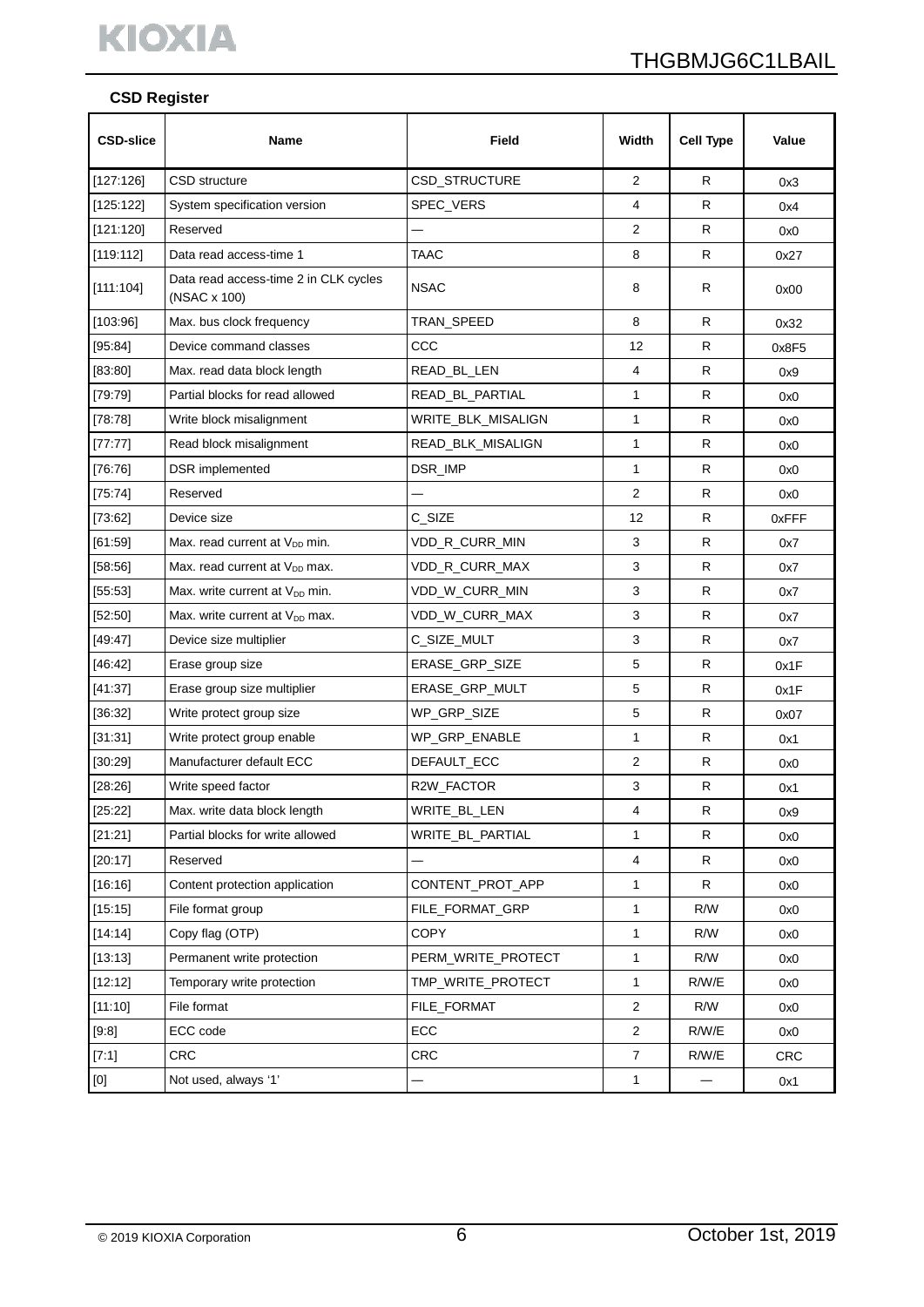# **Extended CSD Register**

| <b>CSD-slice</b> | Name                                                  | Field                                        | <b>Size</b><br>(Bytes) | <b>Cell Type</b> | Value      |
|------------------|-------------------------------------------------------|----------------------------------------------|------------------------|------------------|------------|
| [511:506]        | Reserved                                              |                                              | 6                      |                  | All '0'    |
| [505]            | <b>Extended Security Commands Error</b>               | EXT_SECURITY_ERR                             | 1                      | R                | 0x00       |
| $[504]$          | <b>Supported Command Sets</b>                         | S_CMD_SET                                    | 1                      | R                | 0x01       |
| [503]            | <b>HPI</b> features                                   | HPI_FEATURES                                 | 1                      | R                | 0x01       |
| [502]            | Background operations support                         | <b>BKOPS_SUPPORT</b>                         | 1                      | R                | 0x01       |
| [501]            | Max packed read commands                              | MAX_PACKED_READS                             | 1                      | R                | 0x3F       |
| $[500]$          | Max packed write commands                             | MAX PACKED WRITES                            | 1                      | R                | 0x3F       |
| [499]            | Data Tag Support                                      | DATA_TAG_SUPPORT                             | 1                      | R                | 0x01       |
| [498]            | <b>Tag Unit Size</b>                                  | TAG_UNIT_SIZE                                | 1                      | R                | 0x03       |
| [497]            | Tag Resource Size                                     | TAG_RES_SIZE                                 | 1                      | R                | 0x00       |
| [496]            | Context management capabilities                       | CONTEXT_CAPABILITIES                         | 1                      | R                | 0x7F       |
| [495]            | Large Unit size                                       | LARGE UNIT SIZE M1                           | 1                      | R                | 0x00       |
| [494]            | Extended partitions attribute support                 | EXT_SUPPORT                                  | 1                      | R                | 0x03       |
| [493]            | Supported modes                                       | SUPPORTED_MODES                              | 1                      | R                | 0x01       |
| [492]            | FFU features                                          | FFU_FEATURES                                 | 1                      | R                | 0x00       |
| [491]            | Operation codes timeout                               | OPERATION_CODES_TIMEOUT                      | 1                      | R                | 0x00       |
| [490:487]        | FFU Argument                                          | FFU_ARG                                      | 4                      | $\mathsf{R}$     | 0xFFFFFFFF |
| [486]            | Barrier support                                       | BARRIER_SUPPORT                              | 1                      | R                | 0x01       |
| [485:309]        | Reserved                                              |                                              | 177                    |                  | All '0'    |
| [308]            | <b>CMD Queuing Support</b>                            | CMDQ_SUPPORT                                 | 1                      | R                | 0x01       |
| [307]            | <b>CMD Queuing Depth</b>                              | CMDQ_DEPTH                                   | 1                      | R                | 0x1F       |
| $[306]$          | Reserved                                              |                                              | 1                      |                  | 0x00       |
| [305:302]        | Number of FW sectors correctly programmed             | NUMBER_OF_FW_SECTORS<br>CORRECTLY_PROGRAMMED | 4                      | R                | All '0'    |
| [301:270]        | Vendor proprietary health report                      | VENDOR_PROPRIETARY<br>_HEALTH_REPORT         | 32                     | R                | All '0'    |
| $[269]$          | Device life time estimation type B                    | DEVICE_LIFE_TIME_EST_TYP_B                   | 1                      | R                | 0x00       |
| [268]            | Device life time estimation type A                    | DEVICE_LIFE_TIME_EST_TYP_A                   | 1                      | $\mathsf{R}$     | 0x01       |
| [267]            | Pre EOL information                                   | PRE_EOL_INFO                                 | 1                      | R                | 0x01       |
| [266]            | Optimal read size                                     | OPTIMAL READ SIZE                            | 1                      | R                | 0x08       |
| [265]            | Optimal write size                                    | OPTIMAL_WRITE_SIZE                           | 1                      | R                | 0x08       |
| [264]            | Optimal trim unit size                                | OPTIMAL_TRIM_UNIT_SIZE                       | 1                      | R                | 0x01       |
| [263:262]        | Device version                                        | DEVICE_VERSION                               | 2                      | R                | 0x00       |
| [261:254]        | Firmware version                                      | FIRMWARE_VERSION                             | 8                      | R                | 0x03       |
| [253]            | Power class for 200MHz, DDR at $V_{\text{CC}} = 3.6V$ | PWR_CL_DDR_200_360                           | 1                      | R                | 0xCC       |
| [252:249]        | Cache size                                            | CACHE_SIZE                                   | 4                      | R                | 0x00001000 |
| [248]            | Generic CMD6 timeout                                  | GENERIC_CMD6_TIME                            | 1                      | R                | 0x0A       |
| $[247]$          | Power off notification(long) timeout                  | POWER_OFF_LONG_TIME                          | 1                      | R                | 0x32       |
| [246]            | Background operations status                          | <b>BKOPS_STATUS</b>                          | 1                      | R                | 0x00       |
| [245:242]        | Number of correctly programmed sectors                | <b>CORRECTLY</b><br>PRG_SECTORS_NUM          | 4                      | R                | 0x00000000 |
| [241]            | 1st initialization time after partitioning            | INI_TIMEOUT_AP                               | 1                      | R                | 0x1E       |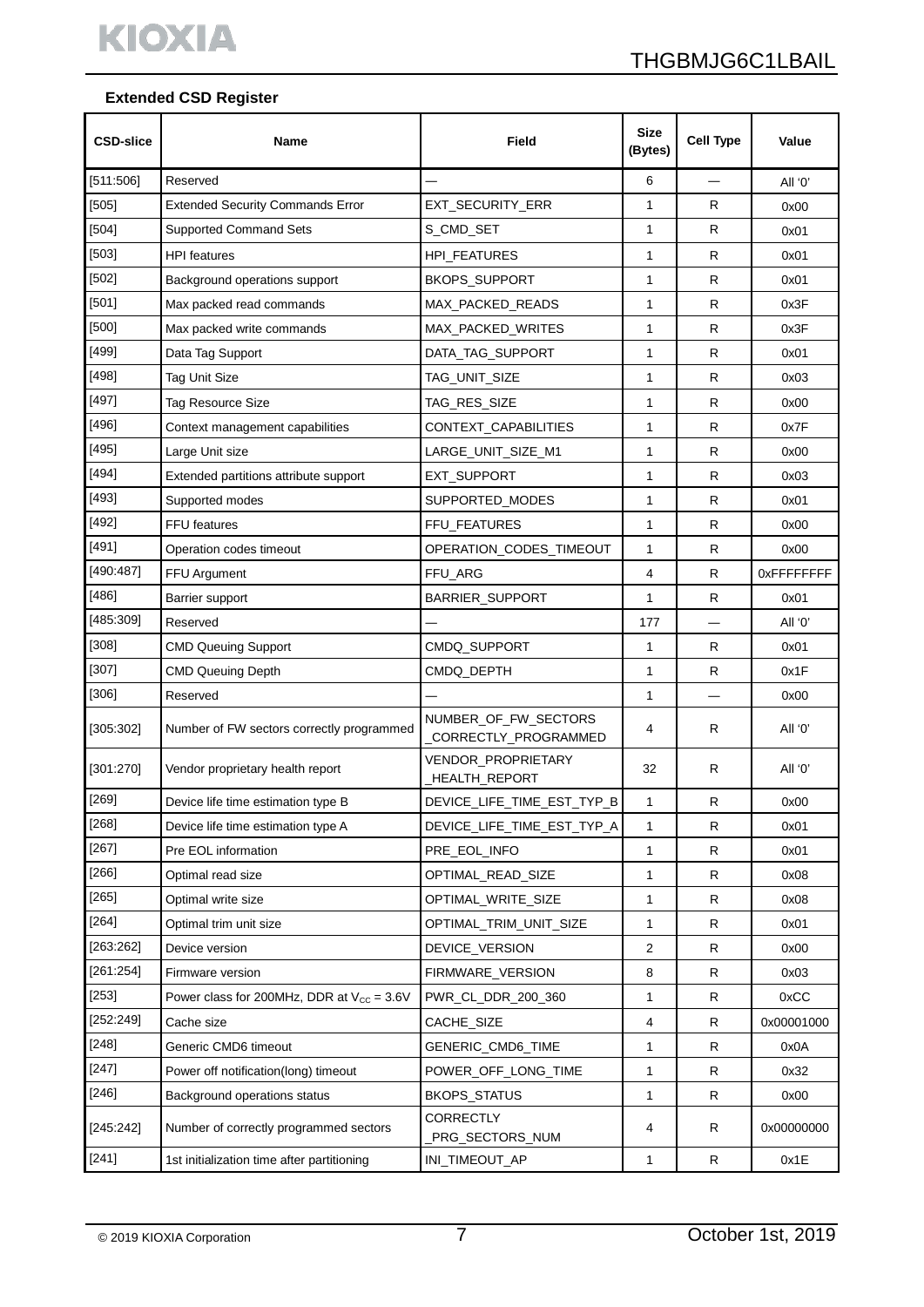# THGBMJG6C1LBAIL

| <b>CSD-slice</b> | Name                                                              | Field                                 | <b>Size</b><br>(Bytes) | <b>Cell Type</b> | Value      |
|------------------|-------------------------------------------------------------------|---------------------------------------|------------------------|------------------|------------|
| $[240]$          | <b>Cache Flushing Policy</b>                                      | CACHE_FLUSH_POLICY                    | 1                      | R                | 0x01       |
| [239]            | Power class for 52MHz, DDR at 3.6V                                | PWR_CL_DDR_52_360                     | $\mathbf{1}$           | R                | 0x55       |
| $[238]$          | Power class for 52MHz, DDR at 1.95V                               | PWR_CL_DDR_52_195                     | 1                      | R                | 0xAA       |
| $[237]$          | Power class for 200MHz,<br>at $V_{CCQ} = 1.95V$ , $V_{CC} = 3.6V$ | PWR_CL_200_195                        | 1                      | R                | 0xBB       |
| $[236]$          | Power class for 200MHz,<br>at $V_{CCQ} = 1.3V$ , $V_{CC} = 3.6V$  | PWR_CL_200_130                        | 1                      | R                | 0xBB       |
| [235]            | Minimum Write Performance for 8bit<br>at 52MHz in DDR mode        | MIN_PERF_DDR_W_8_52                   | 1                      | R                | 0x00       |
| $[234]$          | Minimum Read Performance for 8bit<br>at 52MHz in DDR mode         | MIN_PERF_DDR_R_8_52                   | 1                      | R                | 0x64       |
| $[233]$          | Reserved                                                          |                                       | 1                      |                  | 0x00       |
| $[232]$          | <b>TRIM Multiplier</b>                                            | TRIM_MULT                             | 1                      | R                | 0x01       |
| [231]            | Secure Feature support                                            | SEC FEATURE SUPPORT                   | 1                      | R                | 0x55       |
| $[230]$          | Secure Erase Multiplier                                           | SEC_ERASE_MULT                        | 1                      | R.               | 0xFB       |
| $[229]$          | Secure TRIM Multiplier                                            | SEC_TRIM_MULT                         | 1                      | R                | 0xFF       |
| $[228]$          | Boot information                                                  | <b>BOOT_INFO</b>                      | $\mathbf{1}$           | R                | 0x07       |
| $[227]$          | Reserved                                                          |                                       | $\mathbf{1}$           | R                | 0x00       |
| [226]            | Boot partition size                                               | BOOT_SIZE_MULTI                       | 1                      | R                | 0x20       |
| $[225]$          | Access size                                                       | ACC_SIZE                              | $\mathbf{1}$           | R                | 0x08       |
| $[224]$          | High-capacity erase unit size                                     | HC_ERASE_GRP_SIZE                     | 1                      | R                | 0x08       |
| $[223]$          | High-capacity erase timeout                                       | ERASE_TIMEOUT_MULT                    | 1                      | R                | 0x07       |
| $[222]$          | Reliable write sector count                                       | REL_WR_SEC_C                          | 1                      | R                | 0x01       |
| $[221]$          | High-capacity write protect group size                            | HC_WP_GRP_SIZE                        | 1                      | R                | 0x01       |
| $[220]$          | Sleep current (Vcc)                                               | S_C_VCC                               | $\mathbf{1}$           | R                | 0x07       |
| $[219]$          | Sleep current (V <sub>cco</sub> )                                 | S_C_VCCQ                              | $\mathbf{1}$           | R                | 0x09       |
| $[218]$          | Production state awareness timeout                                | PRODUCTION_STATE<br>AWARENESS_TIMEOUT | $\mathbf{1}$           | R                | 0x0A       |
| [217]            | Sleep / awake timeout                                             | S_A_TIMEOUT                           | 1                      | R                | 0x14       |
| $[216]$          | <b>Sleep Notification Timeout</b>                                 | SLEEP_NOTIFICATION_TIME               | $\mathbf{1}$           | R                | 0x10       |
| [215:212]        | Sector Count                                                      | SEC_COUNT                             | 4                      | R                | 0x00E90000 |
| [211]            | Sector Write Protection Information                               | SECURE_WP_INFO                        | 1                      | R                | 0x01       |
| $[210]$          | Minimum Write Performance for 8bit<br>at 52MHz                    | MIN_PERF_W_8_52                       | 1                      | R                | 0x00       |
| $[209]$          | Minimum Read Performance 8bit<br>at 52MHz                         | MIN PERF R 8 52                       | 1                      | R                | 0x78       |
| $[208]$          | Minimum Write Performance for 8bit<br>at 26MHz, for 4bit at 52MHz | MIN_PERF_W_8_26_4_52                  | 1                      | R                | 0x00       |
| $[207]$          | Minimum Read Performance for 8 bit<br>at 26MHz, for 4bit at 52MHz | MIN_PERF_R_8_26_4_52                  | 1                      | R                | 0x46       |
| $[206]$          | Minimum Write Performance for 4bit<br>at 26MHz                    | MIN_PERF_W_4_26                       | 1                      | R                | 0x00       |
| $[205]$          | Minimum Read Performance for 4bit<br>at 26MHz                     | MIN_PERF_R_4_26                       | 1                      | R                | 0x1E       |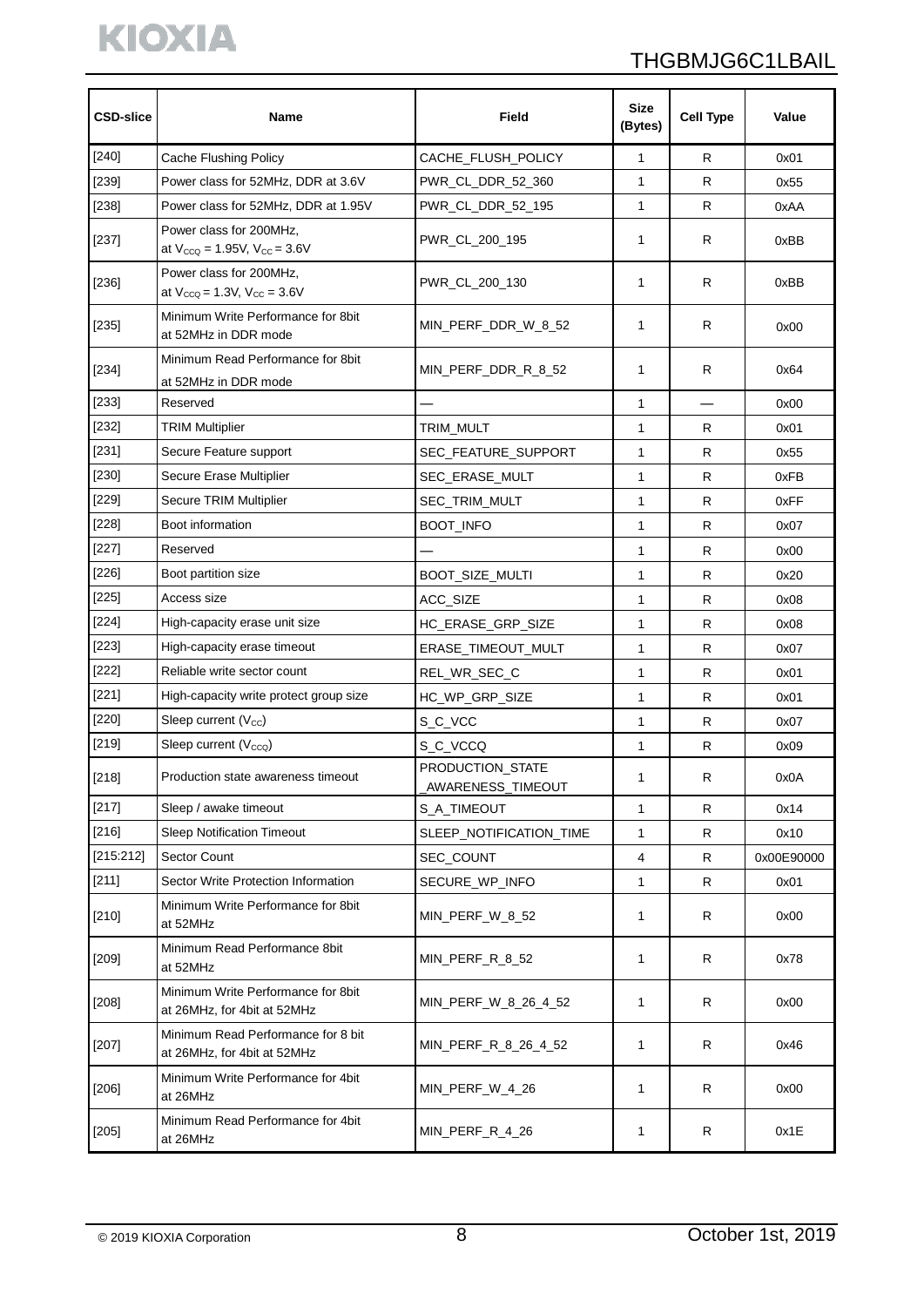# KIOXIA

# THGBMJG6C1LBAIL

| <b>CSD-slice</b> | <b>Name</b>                            | <b>Size</b><br>Field<br>(Bytes) |              | <b>Cell Type</b>               | Value |
|------------------|----------------------------------------|---------------------------------|--------------|--------------------------------|-------|
| $[204]$          | Reserved                               |                                 | 1            |                                | 0x00  |
| $[203]$          | Power class for 26MHz at 3.6V          | PWR_CL_26_360                   | $\mathbf{1}$ | R                              | 0x44  |
| $[202]$          | Power class for 52MHz at 3.6V          | PWR_CL_52_360                   | $\mathbf{1}$ | R                              | 0x44  |
| $[201]$          | Power class for 26MHz at 1.95V         | PWR_CL_26_195                   | 1            | R.                             | 0xAA  |
| $[200]$          | Power class for 52MHz at 1.95V         | PWR_CL_52_195                   | $\mathbf{1}$ | R                              | 0xAA  |
| [199]            | Partition switching timing             | PARTITION_SWITCH_TIME           | 1            | $\mathsf{R}$                   | 0x0A  |
| [198]            | Out-of-interrupt busy timing           | OUT_OF_INTERRUPT_TIME           | $\mathbf{1}$ | R                              | 0x0A  |
| $[197]$          | I/O Driver Strength                    | DRIVER_STRENGTH                 | 1            | $\mathsf{R}$                   | 0x1F  |
| $[196]$          | Device Type                            | DEVICE_TYPE                     | 1            | R                              | 0x57  |
| $[195]$          | Reserved                               |                                 | 1            |                                | 0x00  |
| $[194]$          | CSD structure version                  | CSD_STRUCTURE                   | $\mathbf{1}$ | R                              | 0x02  |
| $[193]$          | Reserved                               |                                 | 1            |                                | 0x00  |
| $[192]$          | <b>Extended CSD revision</b>           | EXT_CSD_REV                     | $\mathbf{1}$ | R                              | 0x08  |
| $[191]$          | <b>Command Set</b>                     | CMD_SET                         | 1            | R/W/E_P                        | 0x00  |
| $[190]$          | Reserved                               |                                 | 1            |                                | 0x00  |
| $[189]$          | Command set revision                   | CMD_SET_REV                     | $\mathbf{1}$ | R                              | 0x00  |
| [188]            | Reserved                               |                                 | 1            |                                | 0x00  |
| [187]            | Power class Note 1                     | POWER_CLASS                     | 1            | $R/W/E_P$                      | 0x00  |
| $[186]$          | Reserved                               |                                 | 1            |                                | 0x00  |
| $[185]$          | High-speed interface timing            | HS_TIMING                       | $\mathbf{1}$ | R/W/E_P                        | 0x00  |
| [184]            | Strobe Support                         | STROBE_SUPPORT                  | $\mathbf{1}$ | R                              | 0x01  |
| $[183]$          | Bus width mode                         | <b>BUS_WIDTH</b>                | 1            | W/E_P                          | 0x00  |
| $[182]$          | Reserved                               |                                 | 1            |                                | 0x00  |
| $[181]$          | Erased memory content                  | ERASED MEM CONT                 | 1            | R                              | 0x00  |
| $[180]$          | Reserved                               |                                 | 1            |                                | 0x00  |
| [179]            | Partition configuration                | PARTITION_CONFIG                | 1            | $R/W/E$ &<br>$R/W/E_P$         | 0x00  |
| $[178]$          | Boot config protection                 | BOOT_CONFIG_PROT                | 1            | <b>R/W &amp;</b><br>R/W/C_P    | 0x00  |
| $[177]$          | Boot bus Conditions                    | <b>BOOT BUS CONDITIONS</b>      | 1            | R/W/E                          | 0x00  |
| [176]            | Reserved                               |                                 | 1            |                                | 0x00  |
| [175]            | High-density erase group definition    | ERASE_GROUP_DEF                 | $\mathbf{1}$ | R/W/E_P                        | 0x00  |
| [174]            | Boot write protection status registers | BOOT_WP_STATUS                  | 1            | R                              | 0x00  |
| $[173]$          | Boot area write protection register    | <b>BOOT WP</b>                  | 1            | R/W &<br>R/W/C_P               | 0x00  |
| $[172]$          | Reserved                               |                                 | 1            |                                | 0x00  |
| $[171]$          | User area write protection register    | USER_WP                         | 1            | R/W,<br>R/W/C_P &<br>$R/W/E_P$ | 0x00  |
| $[170]$          | Reserved                               |                                 | 1            |                                | 0x00  |
| $[169]$          | FW configuration                       | FW_CONFIG                       | $\mathbf{1}$ | R/W                            | 0x00  |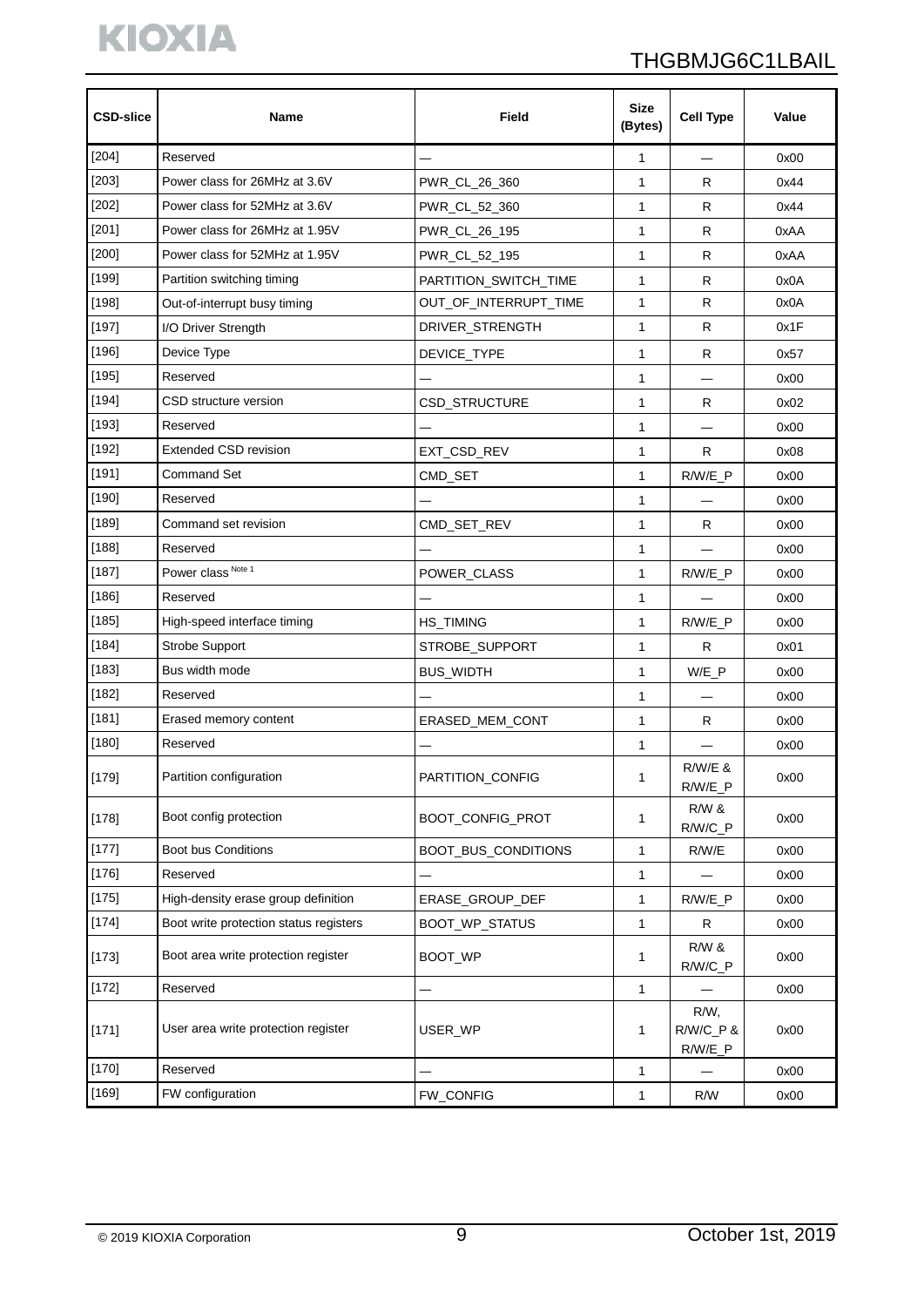# KIOXIA

# THGBMJG6C1LBAIL

| <b>CSD-slice</b> | Name                                                        | Field                                 | <b>Size</b><br>(Bytes) | <b>Cell Type</b>          | Value    |
|------------------|-------------------------------------------------------------|---------------------------------------|------------------------|---------------------------|----------|
| [168]            | <b>RPMB Size</b>                                            | RPMB_SIZE_MULT                        | 1                      | R                         | 0x20     |
| [167]            | Write reliability setting register                          | WR_REL_SET                            | $\mathbf{1}$           | R/W                       | 0x1F     |
| [166]            | Write reliability parameter register                        | WR_REL_PARAM                          | 1                      | R                         | 0x15     |
| [165]            | <b>Start Sanitize operation</b>                             | SANITIZE_START                        | 1                      | $W/E_P$                   | 0x00     |
| $[164]$          | Manually start background operations                        | <b>BKOPS_START</b>                    | 1                      | $W/E_P$                   | 0x00     |
| [163]            | Enable background operations handshake                      | BKOPS_EN                              | 1                      | <b>R/W &amp;</b><br>R/W/E | 0x00     |
| [162]            | H/W reset function                                          | RST_n_FUNCTION                        | 1                      | R/W                       | 0x00     |
| [161]            | HPI management                                              | HPI_MGMT                              | 1                      | R/W/E_P                   | 0x00     |
| [160]            | <b>Partitioning Support</b>                                 | PARTITIONING_SUPPORT                  | $\mathbf{1}$           | R                         | 0x07     |
| [159:157]        | Max. Enhanced Area Size Note 2                              | MAX_ENH_SIZE_MULT                     | 3                      | ${\sf R}$                 | 0x0003A4 |
| [156]            | Partitions attribute                                        | PARTITIONS ATTRIBUTE                  | 1                      | R/W                       | 0x00     |
| [155]            | <b>Partitioning Setting</b>                                 | PARTITION_SETTING<br><b>COMPLETED</b> | 1                      | R/W                       | 0x00     |
| [154:143]        | General Purpose Partition Size Note 3                       | GP_SIZE_MULT                          | 12                     | R/W                       | 0x00     |
| [142:140]        | Enhanced User Data Area Size Note 4                         | ENH_SIZE_MULT                         | 3                      | R/W                       | 0x00     |
| [139:136]        | <b>Enhanced User Data Start Address</b>                     | ENH_START_ADDR                        | 4                      | R/W                       | 0x00     |
| [135]            | Reserved                                                    |                                       | 1                      |                           | 0x00     |
| $[134]$          | Bad Block Management mode                                   | SEC_BAD_BLK_MGMNT                     | 1                      | R/W                       | 0x00     |
| [133]            | Production state awareness Note 6                           | PRODUCTION_STATE<br>AWARENESS         | 1                      | R/W/E                     | 0x00     |
| [132]            | Package Case Temperature is controlled Note                 | TCASE_SUPPORT                         | 1                      | $W/E_P$                   | 0x00     |
| [131]            | Periodic Wake-up Note 1                                     | PERIODIC_WAKEUP                       | 1                      | R/W/E                     | 0x00     |
| [130]            | Program CID / CSD in DDR mode support                       | PROGRAM_CID_CSD_DDR<br>SUPPORT        | 1                      | R                         | 0x01     |
| [129:128]        | Reserved                                                    |                                       | 2                      |                           | All '0'  |
| [127:64]         | Vendor Specific Fields                                      | <b>VENDOR SPECIFIC FIELD</b>          | 64                     |                           |          |
| $[63]$           | Native sector size                                          | NATIVE_SECTOR_SIZE                    | 1                      | ${\sf R}$                 | 0x01     |
| $[62]$           | Sector size emulation                                       | USE NATIVE SECTOR                     | 1                      | R/W                       | 0x00     |
| $[61]$           | Sector size                                                 | DATA_SECTOR_SIZE                      | 1                      | R                         | 0x00     |
| [60]             | 1st initialization<br>after disabling sector size emulation | INI_TIMEOUT_EMU                       | 1                      | R                         | 0x0A     |
| $[59]$           | Class 6 commands control                                    | CLASS_6_CTRL                          | 1                      | R/W/E_P                   | 0x00     |
| $[58]$           | Number of addressed group to be Released                    | DYNCAP_NEEDED                         | 1                      | $\mathsf{R}$              | 0x00     |
| [57:56]          | Exception events control                                    | EXCEPTION_EVENTS_CTRL                 | $\overline{c}$         | R/W/E_P                   | 0x00     |
| [55:54]          | Exception events status                                     | EXCEPTION_EVENTS_STATUS               | 2                      | R                         | All '0'  |
| [53:52]          | Extended partitions attribute Note 1                        | EXT_PARTITIONS_ATTRIBUTE              | $\overline{c}$         | R/W                       | 0x00     |
| [51:37]          | Context configuration                                       | CONTEXT_CONF                          | 15                     | R/W/E_P                   | 0x00     |
| $[36]$           | Packed command status                                       | PACKED_COMMAND_STATUS                 | 1                      | R                         | 0x00     |
| $[35]$           | Packed command failure index                                | PACKED_FAILURE_INDEX                  | 1                      | R                         | 0x00     |
| $[34]$           | Power Off Notification Note 5                               | POWER_OFF_NOTIFICATION                | 1                      | $R/W/E_P$                 | 0x00     |
| $[33]$           | Control to turn the Cache ON/OFF                            | CACHE_CTRL                            | 1                      | R/W/E_P                   | 0x00     |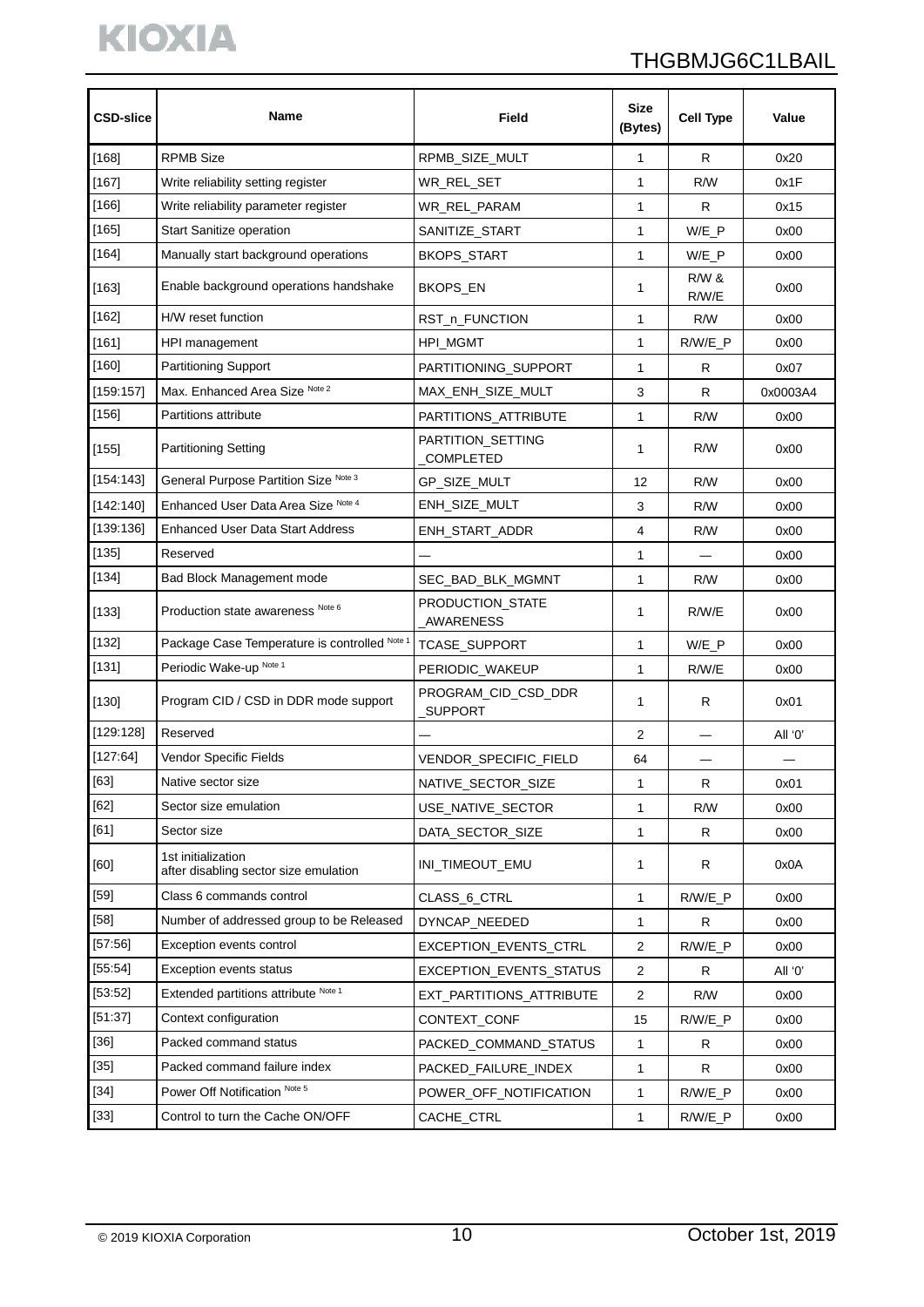| <b>CSD-slice</b> | <b>Name</b>                               | Field                                 | Size<br>(Bytes) | <b>Cell Type</b>   | Value                                         |
|------------------|-------------------------------------------|---------------------------------------|-----------------|--------------------|-----------------------------------------------|
| $[32]$           | Flushing of the cache                     | FLUSH_CACHE                           | 1               | W/E P              | 0x00                                          |
| $[31]$           | Control to turn the Barrier ON/OFF        | BARRIER_CTRL                          | 1               | R/W                | 0x00                                          |
| $[30]$           | Mode config                               | MODE_CONFIG                           | 1               | R/W/E P            | 0x00                                          |
| $[29]$           | Mode operation codes                      | MODE OPERATION CODES                  | 1               | $W/E_P$            | 0x00<br>(Not Support.<br>Return switch error) |
| [28:27]          | Reserved                                  |                                       | $\overline{2}$  |                    | All '0'                                       |
| $[26]$           | FFU status                                | <b>FFU STATUS</b>                     | 1               | R                  | 0x00                                          |
| [25:22]          | Pre loading data size Note 6              | PRE_LOADING_DATA_SIZE                 | 4               | R/W/E P            | 0x00748000                                    |
| [21:18]          | Max. pre loading data size                | MAX_PRE_LOADING<br>DATA_SIZE          | 4               | R                  | 0x00748000                                    |
| $[17]$           | Product state awareness enablement Note 6 | PRODUCT_STATE<br>AWARENESS_ENABLEMENT | 1               | $R/W/E$ & $R$      | 0x03                                          |
| $[16]$           | Secure Removal Type                       | SECURE REMOVAL TYPE                   | 1               | <b>R/W &amp; R</b> | 0x39                                          |
| $[15]$           | <b>Command Queue Mode Enable</b>          | CMDQ MODE EN                          | 1               | R/W/E P            | 0x00                                          |
| [14:0]           | Reserved                                  |                                       | 15              |                    | All '0'                                       |

Note 1: Although these fields can be re-written by host, e-MMC does not support.

Note 2: Max. Enhanced Area Size (MAX\_ENH\_SIZE\_MULT [159:157]) has to be calculated by following formula.

Max. Enhanced Area = MAX\_ENH\_SIZE\_MULT x HC\_WP\_GRP\_SIZE x HC\_ERASE\_GRP\_SIZE x 512kBytes

 $\sum\limits_{i=1}^4$ Enhanced general partition size(i) + Enhanced user data area ≤ Max enhanced area  $i = 1$ 

Note 3: General Purpose Partition Size (GP\_SIZE\_MULT\_GP0 - GP\_SIZE\_MULT\_GP3 [154:143]) has to be calculated by following formula.

General\_Purpose\_Partition\_X Size = (GP\_SIZE\_MULT\_X\_2 x 2<sup>16</sup> + GP\_SIZE\_MULT\_X\_1 x 2<sup>8</sup> + GP\_SIZE\_MULT\_X\_0 x 20) x HC\_WP\_GRP\_SIZE x HC\_ERASE\_GRP\_SIZE x 512kBytes

Note 4: Enhanced User Data Area Size (ENH\_SIZE\_MULT [142:140]) has to be calculated by following formula.

Enhanced User Data Area x Size = (ENH\_SIZE\_MULT\_2 x 2<sup>16</sup> + ENH\_SIZE\_MULT\_1 x 2<sup>8</sup> + ENH\_SIZE\_MULT\_0 x 2<sup>0</sup>) x HC\_WP\_GRP\_SIZE x HC\_ERASE\_GRP\_SIZE x 512kBytes

- Note 5: KIOXIA recommends to issue the Power Off Notification before turning off the device, especially when cache is on or AUTO\_EN (BKOPS\_EN [163]:bit1) is set to '1b'.
- Note 6: Pre loading data size = PRE\_LOADING\_DATA\_SIZE x Sector Size Pre loading data size should be multiple of 4KB and the pre loading data should be written by multiple of 4KB chunk size, aligned with 4KB address. This is because the valid data size will be treated as 4KB when host writes data less than 4KB.

If the host continues to write data in Normal state (after it wrote PRE\_LOADING\_DATA\_SIZE amount of data) and before soldering, the pre loading data might be corrupted after soldering.

 If a power cycle is occurred during the data transfer, the amount of data written to device is not clear. Therefore in this case, host should erase the entire pre loaded data and set again PRE\_LOADING\_DATA\_SIZE [25:22], PRODUCTION\_STATE\_AWARENESS [133], and PRODUCT\_STATE\_AWARENESS\_ENABLEMENT [17].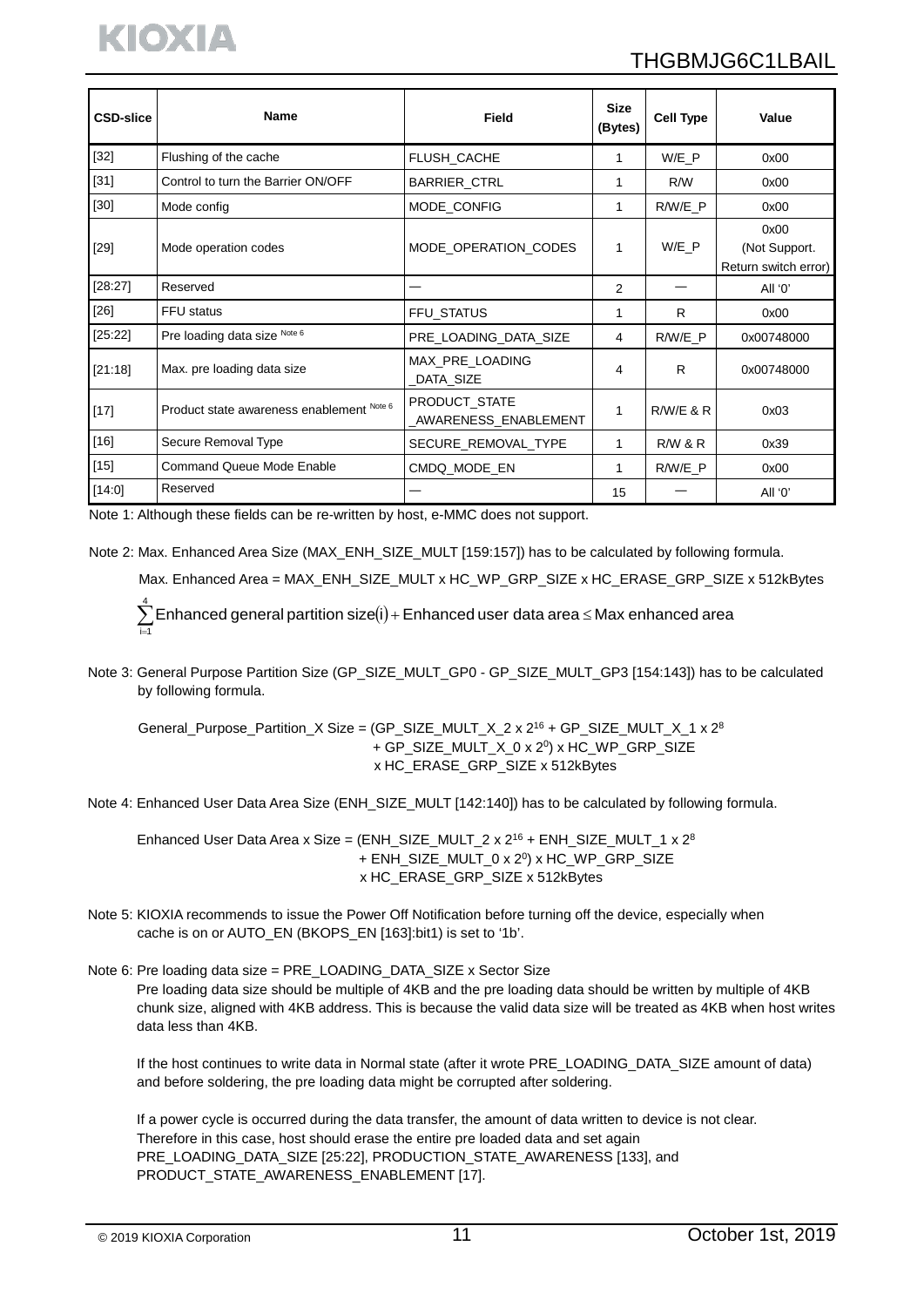# **ELECTRICAL CHARACTERISTICS**

#### **DC Characteristics**

#### **Absolute Maximum Ratings**

The absolute maximum ratings of a semiconductor device are a set of specified parameter values, which must not be exceeded during operation, even for an instant.

If any of these rating would be exceeded during operation, the device electrical characteristics may be irreparably altered and the reliability and lifetime of the device can no longer be guaranteed. Moreover, these operations with exceeded ratings may cause break down, damage, and/or degradation to any other equipment. Applications using the device should be designed such that each maximum rating will never be exceeded in any operating conditions. Before using, creating, and/or producing designs, refer to and comply with the precautions and conditions set forth in this document.

| <b>Parameter</b> |                 | <b>Symbol   Test Conditions  </b> | min.   | max.                         | Unit l |
|------------------|-----------------|-----------------------------------|--------|------------------------------|--------|
| Supply voltage 1 | $V_{\rm CC}$    |                                   | $-0.5$ | 4.1                          |        |
| Supply voltage 2 | Vcco            |                                   | $-0.5$ | 4.1                          |        |
| Voltage Input    | V <sub>IO</sub> |                                   | $-0.5$ | $V_{CCQ}$ + 0.5( $\leq$ 4.1) |        |

#### **General**

| <b>Parameter</b>                                                                                                 | Symbol | <b>Test Conditions</b> | min.   | max.            | <b>Unit</b> |
|------------------------------------------------------------------------------------------------------------------|--------|------------------------|--------|-----------------|-------------|
| Peak voltage on all lines                                                                                        |        |                        | $-0.5$ | $V_{CCQ}$ + 0.5 | V           |
| All Inputs                                                                                                       |        |                        |        |                 |             |
| Input Leakage Current (before initialization sequence Note 1<br>and/or the internal pull up resistors connected) |        |                        | $-100$ | 100             | μA          |
| Input Leakage Current (after initialization sequence and the<br>internal pull up resistors disconnected)         |        |                        | $-2$   | 2               | μA          |
| All Outputs                                                                                                      |        |                        |        |                 |             |
| Output Leakage Current (before initialization sequence)                                                          |        |                        | $-100$ | 100             | μA          |
| Output Leakage Current (after initialization sequence)                                                           |        |                        | $-2$   | 2               | μA          |

Note 1: Initialization sequence is defined in Power-Up chapter of JEDEC / MMCA Standard.

#### **Power Supply Voltage**

| <b>Parameter</b> |                  | Symbol   Test Conditions | min. | max. | Unit |
|------------------|------------------|--------------------------|------|------|------|
| Supply voltage 1 | $V_{\rm CC}$     |                          | 2.7  | 3.6  |      |
|                  |                  |                          | 1.7  | 1.95 |      |
| Supply voltage 2 | V <sub>CCQ</sub> |                          | 2.7  | 3.6  |      |

Note 1: Once the power supply Vcc or Vcco falls below the minimum guaranteed voltage (for example, upon sudden power fail), the voltage level of Vcc or Vcco shall be kept less than 0.5V for at least 1ms before it goes beyond 0.5V again.

Note 2: The host and device I/O power ( $V_{CCQ}$ ) shall be provided from same power supply.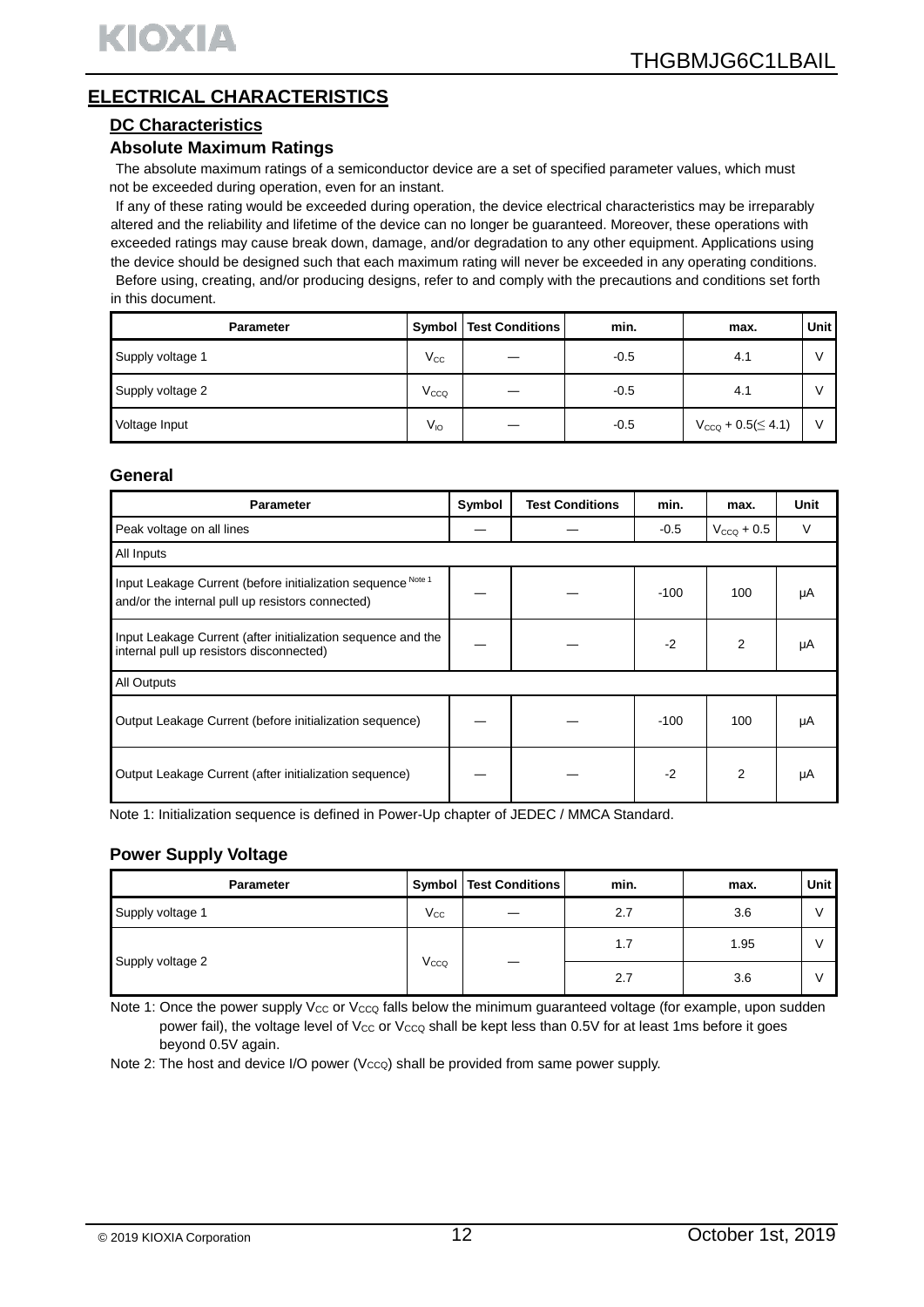

# **Supply Current**

|                  |       |                         | <b>Interleave</b> |              |              |      | min.         |              | max.            |      |     |     |    |
|------------------|-------|-------------------------|-------------------|--------------|--------------|------|--------------|--------------|-----------------|------|-----|-----|----|
| <b>Parameter</b> |       | Symbol                  | Operation         | Mode         | Vcco         | Icco | $I_{\rm CC}$ | Icco         | $_{\text{lcc}}$ | Unit |     |     |    |
|                  |       |                         |                   |              | 1.8V         | —    |              | 95           | 15              |      |     |     |    |
|                  |       |                         |                   | <b>SDR</b>   | 3.3V         |      |              | 110          | 15              | mA   |     |     |    |
|                  |       |                         | <b>Non</b>        |              | 1.8V         |      |              | 120          | 20              |      |     |     |    |
|                  | Read  | <b>I</b> ROP            | Interleave        |              |              |      | <b>DDR</b>   | 3.3V         |                 |      | 140 | 20  | mA |
|                  |       |                         |                   |              | <b>HS200</b> | 1.8V |              |              | 175             | 30   | mA  |     |    |
| Operation        |       |                         |                   |              |              |      |              | <b>HS400</b> | 1.8V            |      |     | 220 | 40 |
| (RMS)            |       |                         |                   |              | 1.8V         |      |              | 65           | 40              |      |     |     |    |
|                  |       |                         | <b>SDR</b>        |              | 3.3V         |      |              | 65           | 40              | mA   |     |     |    |
|                  | Write | <b>I</b> <sub>WOP</sub> | <b>Non</b>        | <b>DDR</b>   | 1.8V         |      |              | 65           | 40              |      |     |     |    |
|                  |       | Interleave              |                   | 3.3V         |              |      | 65           | 40           | mA              |      |     |     |    |
|                  |       |                         |                   | <b>HS200</b> | 1.8V         |      |              | 65           | 40              | mA   |     |     |    |
|                  |       |                         |                   | <b>HS400</b> | 1.8V         |      |              | 70           | 40              | mA   |     |     |    |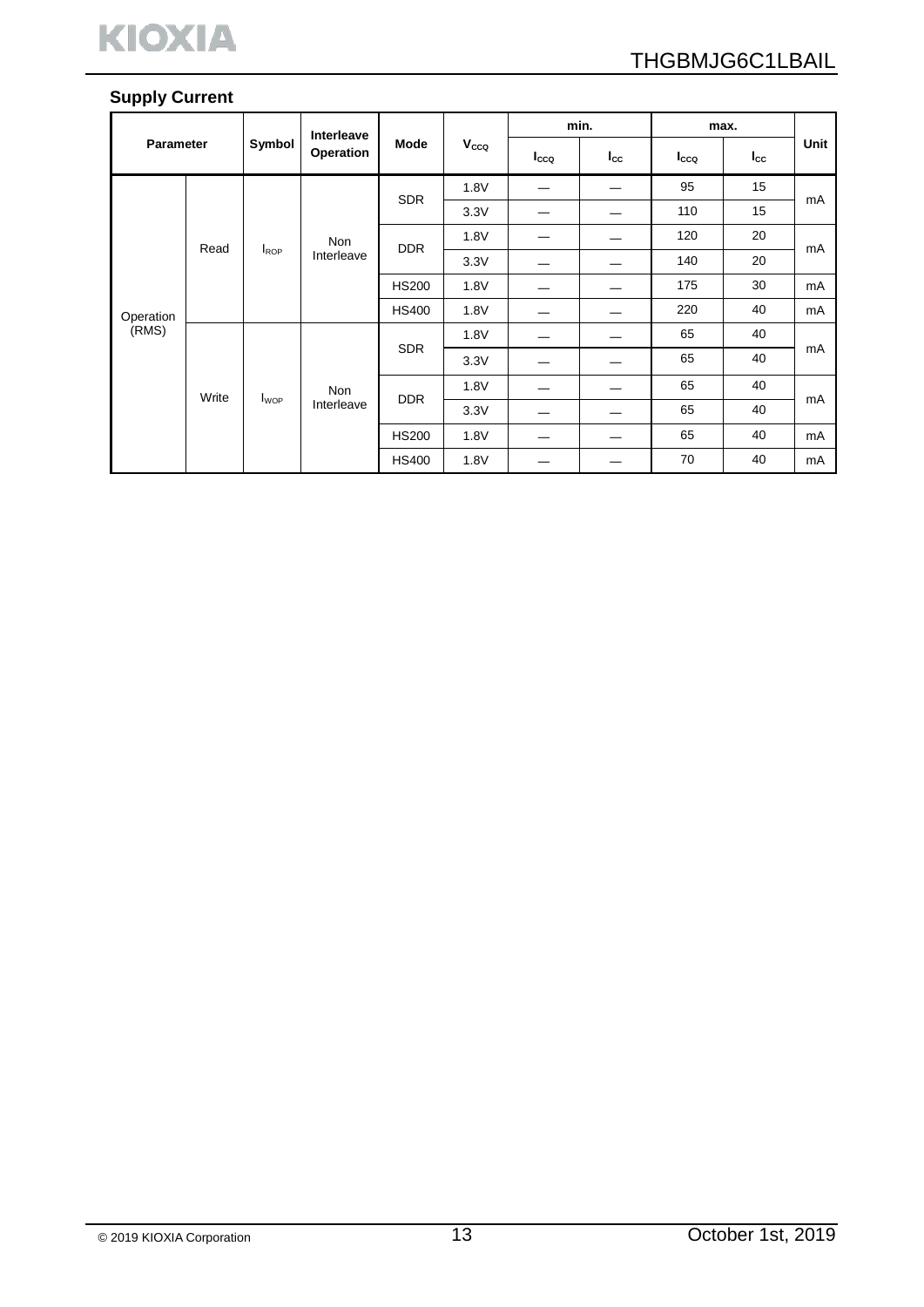

#### **Internal resistance and Device capacitance**

| <b>Parameter</b>                        | Symbol    | <b>Test Conditions</b> | min. | max. | Unit |
|-----------------------------------------|-----------|------------------------|------|------|------|
| Single device capacitance               | UDEVICE   |                        |      |      | pF   |
| Internal pull up resistance DAT1 - DAT7 | $R_{INT}$ |                        | 10   | 150  | kΩ   |

## **Bus Signal Levels**



#### **Open-Drain Mode Bus Signal Level**

| <b>Parameter</b>    | Symbol   | min.                   | max. | Unit | <b>Conditions</b> |
|---------------------|----------|------------------------|------|------|-------------------|
| Output HIGH voltage | $V_{OH}$ | $V_{\text{CCQ}}$ - 0.2 |      |      | Note 1            |
| Output LOW voltage  | $V_{OL}$ |                        | 0.3  |      | $I_{OL} = 2mA$    |

Note 1: Because V<sub>OH</sub> depends on external resistance value (including outside the package), this value does not apply as device specification. Host is responsible to choose the external pull-up and open drain resistance value to meet VOH(min.) value.

#### **Push-Pull Mode Bus Signal Level (High-Voltage)**

| <b>Parameter</b>    | Symbol   | min.                   | max.                   | Unit | <b>Conditions</b>                   |
|---------------------|----------|------------------------|------------------------|------|-------------------------------------|
| Output HIGH voltage | $V_{OH}$ | $0.75 \times V_{CCO}$  |                        | ٧    | $I_{OH}$ = -100µA at $V_{CCQ}$ min. |
| Output LOW voltage  | $V_{OL}$ |                        | $0.125 \times V_{CCO}$ | V    | $I_{OL}$ = 100µA at $V_{CCQ}$ min.  |
| Input HIGH voltage  | $V_{IH}$ | $0.625 \times V_{CCO}$ | $V_{CCO}$ + 0.3        | V    |                                     |
| Input LOW voltage   | VIL      | $V_{SS} - 0.3$         | $0.25 \times V_{CCQ}$  | ν    |                                     |

# **Push-Pull Mode Bus Signal Level (Dual-Voltage)**

| <b>Parameter</b>    | Symbol   | min.                  | max.                  | Unit | <b>Conditions</b>  |
|---------------------|----------|-----------------------|-----------------------|------|--------------------|
| Output HIGH voltage | $V_{OH}$ | $V_{CCO}$ - 0.45      |                       | V    | $I_{OH} = -2mA$    |
| Output LOW voltage  | $V_{OL}$ |                       | 0.45                  | ٧    | $I_{\Omega}$ = 2mA |
| Input HIGH voltage  | Vıн      | $0.65 \times V_{CCQ}$ | $V_{CCO}$ + 0.3       | V    |                    |
| Input LOW voltage   | $V_{IL}$ | $V_{SS}$ - 0.3        | $0.35 \times V_{CCO}$ | ٧    |                    |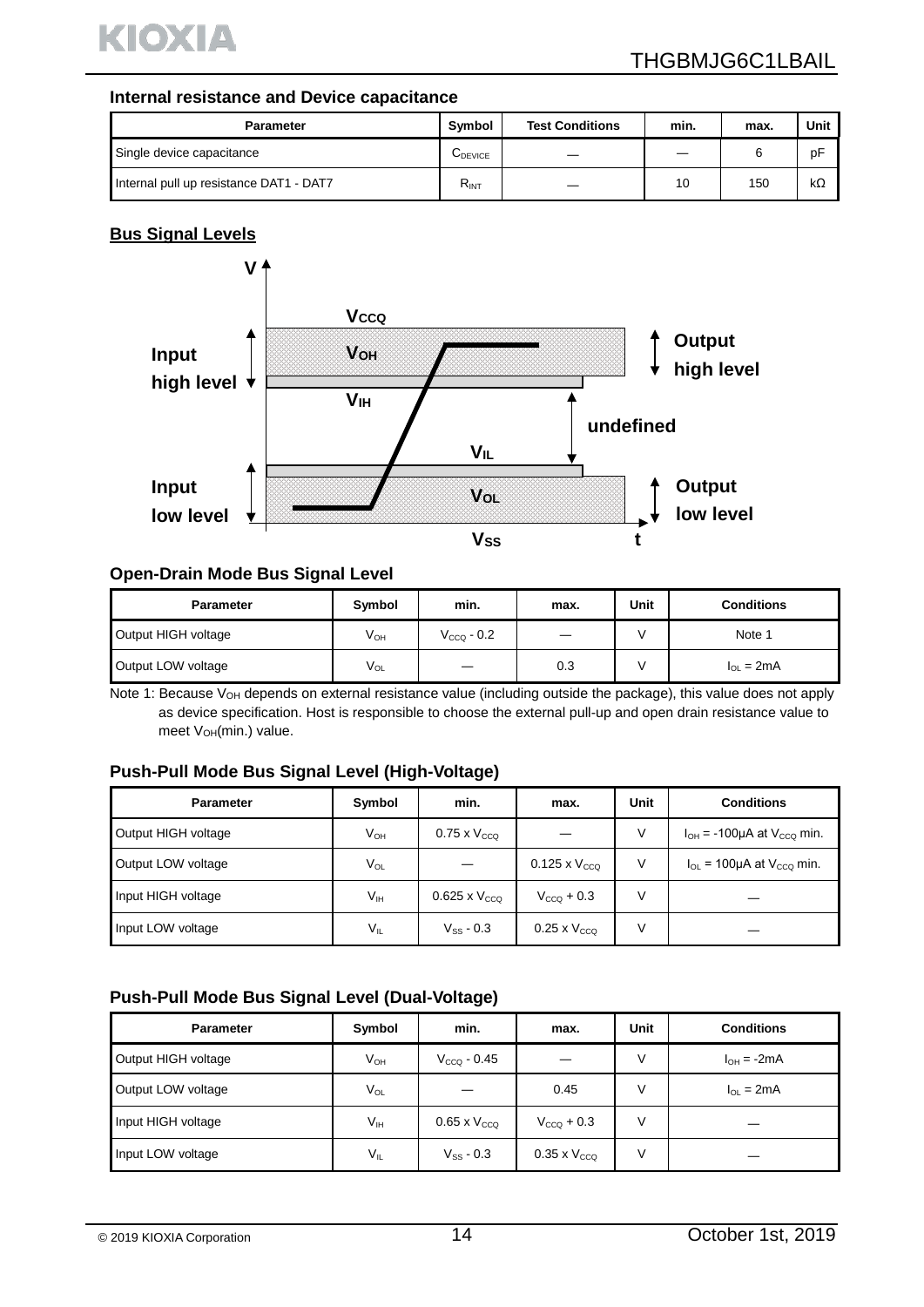

#### **Driver Types Definition**

In JEDEC, Driver Type-0 is defined as mandatory for e-MMC HS200 & HS400 Device. While four additional Driver Types (1, 2, 3 and 4) are defined as optional, to allow the support of wider Host loads. The Host may select the most appropriate Driver Type of the Device (if supported) to achieve optimal signal integrity performance.

Driver Type-0 is targeted for transmission line, based distributed system with 50Ω nominal line impedance. Therefore, it is defined as 50Ω nominal driver. The nominal line impedance should be kept as 50Ω even if Driver Type would be changed.

For HS200, when tested with CL = 15pF Driver Type-0 shall meet all AC characteristics and HS200 Device output timing requirements. The test circuit defined in section 10.5.4.3 of JEDEC / MMCA Standard 5.1 is used for testing of Driver Type-0.

For HS400, when tested with the reference load defined in page 27 HS400 reference load figure, Driver Type-0 or Driver Type-1 or Driver Type-4 shall meet all AC characteristics and HS400 Device output timing requirements.

| <b>Driver</b><br><b>Type</b> | <b>Nominal Impedance</b><br>(Driver strength) | Approximated driving capability<br>compared to Type-0 | Remark                                                                             |
|------------------------------|-----------------------------------------------|-------------------------------------------------------|------------------------------------------------------------------------------------|
| $\Omega$                     | $50\Omega$ (18mA)                             | x <sub>1</sub>                                        | Default Driver Type                                                                |
|                              | $33\Omega$ (27mA)                             | x <sub>1.5</sub>                                      | Recommendation at HS400 under the<br>condition of JEDEC standard<br>reference load |
| 2                            | $66\Omega$ (14mA)                             | $\times 0.75$                                         |                                                                                    |
| 3                            | $100\Omega$ (9mA)                             | x 0.5                                                 |                                                                                    |
| 4                            | $40\Omega$ (23mA)                             | $x$ 1.2                                               | Recommendation at HS400 under the<br>condition of JEDEC standard<br>reference load |

Note: Nominal impedance is defined by I-V characteristics of output driver at 0.9V when  $V_{CCO} = 1.8V$ .

**\* The most suitable setting for user's operating environment should be selected. At HS400, KIOXIA recommends Driver Type-1 and Type-4. This is because they meet all AC characteristics and Device output timing requirements under the condition of JEDEC standard reference load.**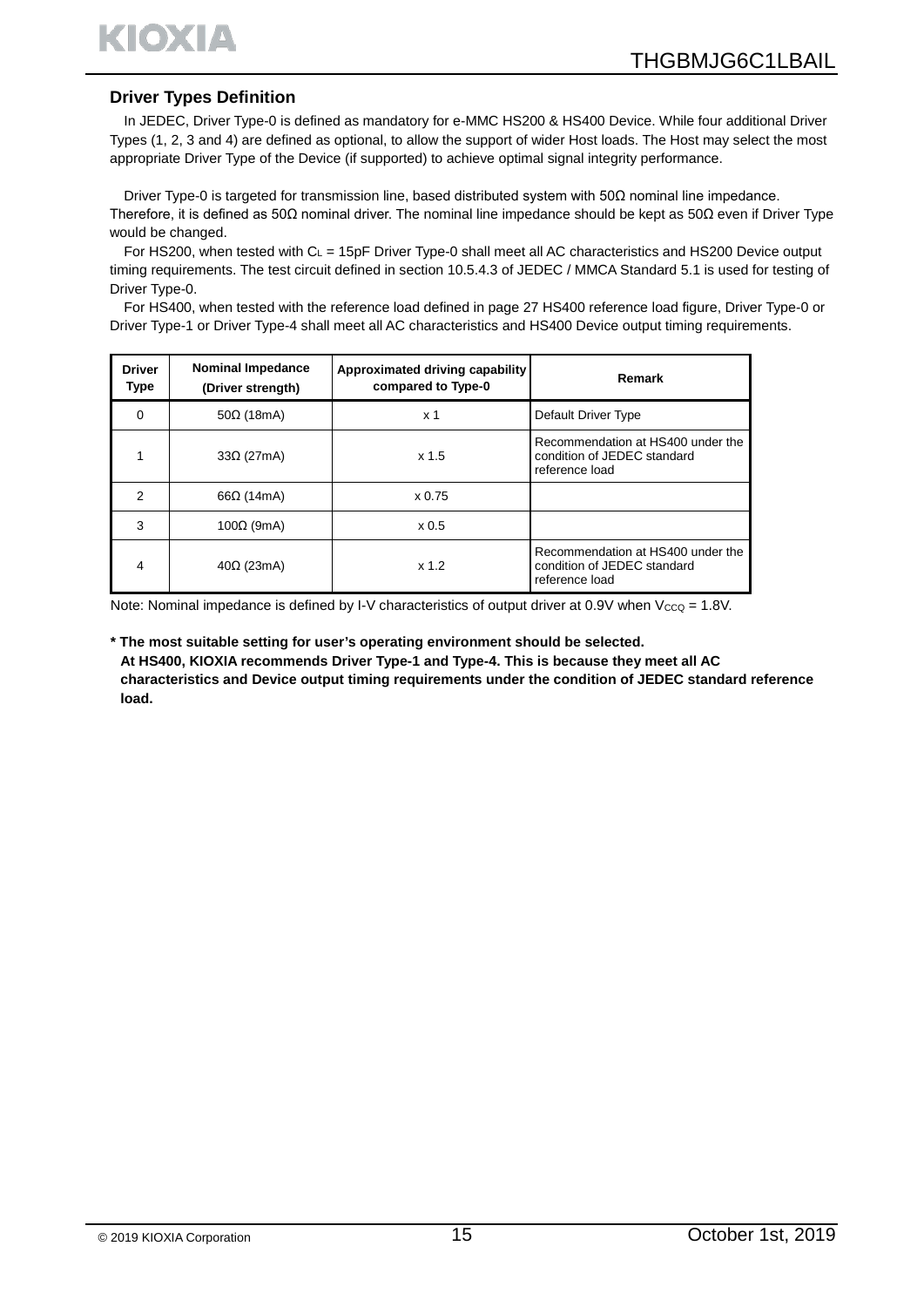# KIOXIA

# **Bus Timing**



Data must always be sampled on the rising edge of the clock.

### **Device Interface Timings (High-speed interface timing)**

| <b>Parameter</b>                               | Symbol                       | min. | max.      | Unit       | Remark                                 |  |  |
|------------------------------------------------|------------------------------|------|-----------|------------|----------------------------------------|--|--|
| Clock CLK Note 1                               |                              |      |           |            |                                        |  |  |
| Clock frequency Data Transfer Mode (PP) Note 2 | $f_{PP}$                     | 0    | 52 Note 3 | <b>MHz</b> | $C_L \leq 30pF$<br>Tolerance: + 100kHz |  |  |
| Clock frequency Identification Mode (OD)       | $f_{OD}$                     | 0    | 400       | kHz        | Tolerance: + 20kHz                     |  |  |
| Clock high time                                | $t_{WH}$                     | 6.5  |           | ns         | $C_L \leq 30pF$                        |  |  |
| Clock low time                                 | t <sub>wL</sub>              | 6.5  |           | ns         | $C_L \leq 30pF$                        |  |  |
| Clock rise time Note 4                         | $t_{\scriptstyle\text{TLH}}$ |      | 3         | ns         | $C_L \leq 30pF$                        |  |  |
| Clock fall time                                | $t_{THL}$                    |      | 3         | ns         | $C_L \leq 30pF$                        |  |  |
| Inputs CMD, DAT (referenced to CLK)            |                              |      |           |            |                                        |  |  |
| Input set-up time                              | $t_{\rm ISU}$                | 3    |           | ns         | $C_L \leq 30pF$                        |  |  |
| Input hold time                                | $t_{\rm IH}$                 | 3    |           | ns         | $C_L \leq 30pF$                        |  |  |
| Outputs CMD, DAT (referenced to CLK)           |                              |      |           |            |                                        |  |  |
| Output Delay time during Data Transfer         | toply                        |      | 13.7      | ns         | $C_L \leq 30pF$                        |  |  |
| Output hold time                               | $t_{\text{OH}}$              | 2.5  | —         | ns         | $C_L \leq 30pF$                        |  |  |
| Signal rise time Note 5                        | t <sub>RISE</sub>            |      | 3         | ns         | $C_L \leq 30pF$                        |  |  |
| Signal fall time                               | $t_{FALL}$                   |      | 3         | ns         | $C_L \leq 30pF$                        |  |  |

Note 1: CLK timing is measured at 50% of Vcco.

Note 2: This product shall support the full frequency range from 0MHz - 26MHz, or 0MHz - 52MHz.

Note 3: Device can operate as high-speed interface timing at 26MHz clock frequency.

Note 4: CLK rise and fall times are measured by min. ( $V_{H}$ ) and max. ( $V_{IL}$ ).

Note 5: Inputs CMD, DAT rise and fall times area measured by min. ( $V_{H}$ ) and max. ( $V_{L}$ ), and outputs CMD, DAT rise and fall times are measured by min.  $(V<sub>OH</sub>)$  and max.  $(V<sub>OL</sub>)$ .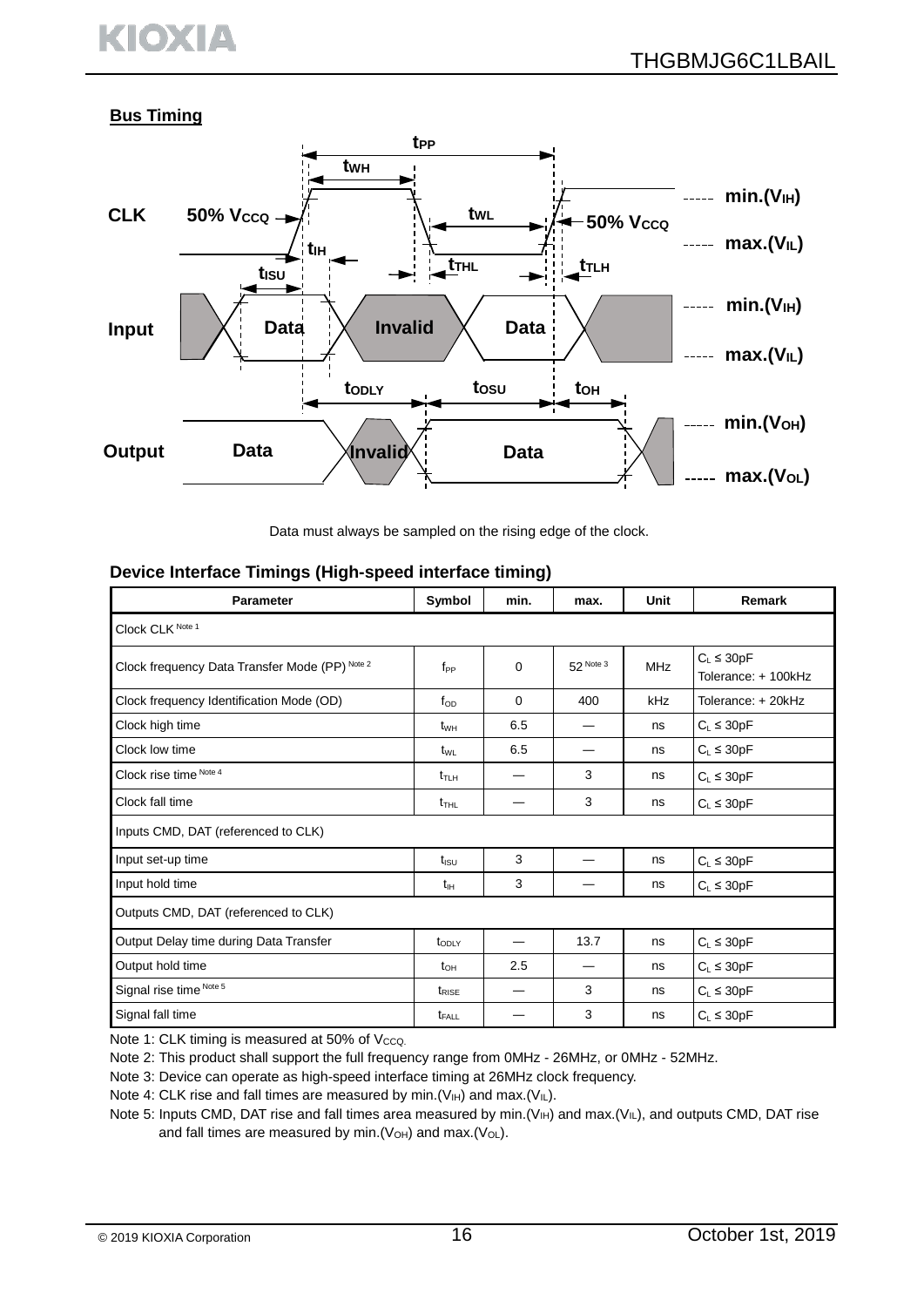

| <b>Parameter</b>                               | Symbol                  | min. | max. | Unit       | Remark Note 1   |  |  |  |  |
|------------------------------------------------|-------------------------|------|------|------------|-----------------|--|--|--|--|
| Clock CLK Note 2                               |                         |      |      |            |                 |  |  |  |  |
| Clock frequency Data Transfer Mode (PP) Note 3 | $f_{PP}$                | 0    | 26   | <b>MHz</b> | $C_L \leq 30pF$ |  |  |  |  |
| Clock frequency Identification Mode (OD)       | $f_{OD}$                | 0    | 400  | kHz        |                 |  |  |  |  |
| Clock high time                                | t <sub>WH</sub>         | 10   |      | ns         | $C_L \leq 30pF$ |  |  |  |  |
| Clock low time                                 | $t_{WL}$                | 10   |      | ns         | $C_L \leq 30pF$ |  |  |  |  |
| Clock rise time Note 4                         | $t_{\text{TLH}}$        |      | 10   | ns         | $C_L \leq 30pF$ |  |  |  |  |
| Clock fall time                                | $t_{\text{THL}}$        |      | 10   | ns         | $C_L \leq 30pF$ |  |  |  |  |
| Inputs CMD, DAT (referenced to CLK)            |                         |      |      |            |                 |  |  |  |  |
| Input set-up time                              | $t_{\text{\tiny{ISU}}}$ | 3    |      | ns         | $C_L \leq 30pF$ |  |  |  |  |
| Input hold time                                | $t_{\rm IH}$            | 3    |      | ns         | $C_L \leq 30pF$ |  |  |  |  |
| Outputs CMD, DAT (referenced to CLK)           |                         |      |      |            |                 |  |  |  |  |
| Output set-up time Note 5                      | $t_{OSU}$               | 11.7 |      | ns         | $C_L \leq 30pF$ |  |  |  |  |
| Output hold time Note 5                        | $t_{OH}$                | 8.3  |      | ns         | $C_L \leq 30pF$ |  |  |  |  |

#### **Device Interface Timings (Backward-compatible interface timing)**

Note 1: The e-MMC must always start with the backward-compatible interface timing. The timing mode can be switched to high-speed interface timing by the host sending the SWITCH command (CMD6) with the argument for high-speed interface select.

Note 2: CLK timing is measured at  $50\%$  of  $V_{CCQ}$ .

Note 3: For compatibility with e-MMCs that support the v4.2 standard or earlier, host should not use > 26MHz before switching to high-speed interface timing.

Note 4: CLK rise and fall times are measured by min. ( $V_{H}$ ) and max. ( $V_{IL}$ ).

Note 5: tosu and toh are defined as values from clock rising edge. However, the e-MMC device will utilize clock falling edge to output data in backward compatibility mode. Therefore, it is recommended for hosts either to set twl value as long as possible within the range which will not go over tck - toH(min.) in the system or to use slow clock frequency, so that host could have data set up margin for the device.

e-MMC device utilize clock falling edge to output data in backward compatibility mode.

Host should optimize the timing in order to have data set up margin as follows.



 $\text{tosu}(\text{min.}) = \text{twL}(\text{min.}) - \text{toL}(\text{max. 8ns})$ 

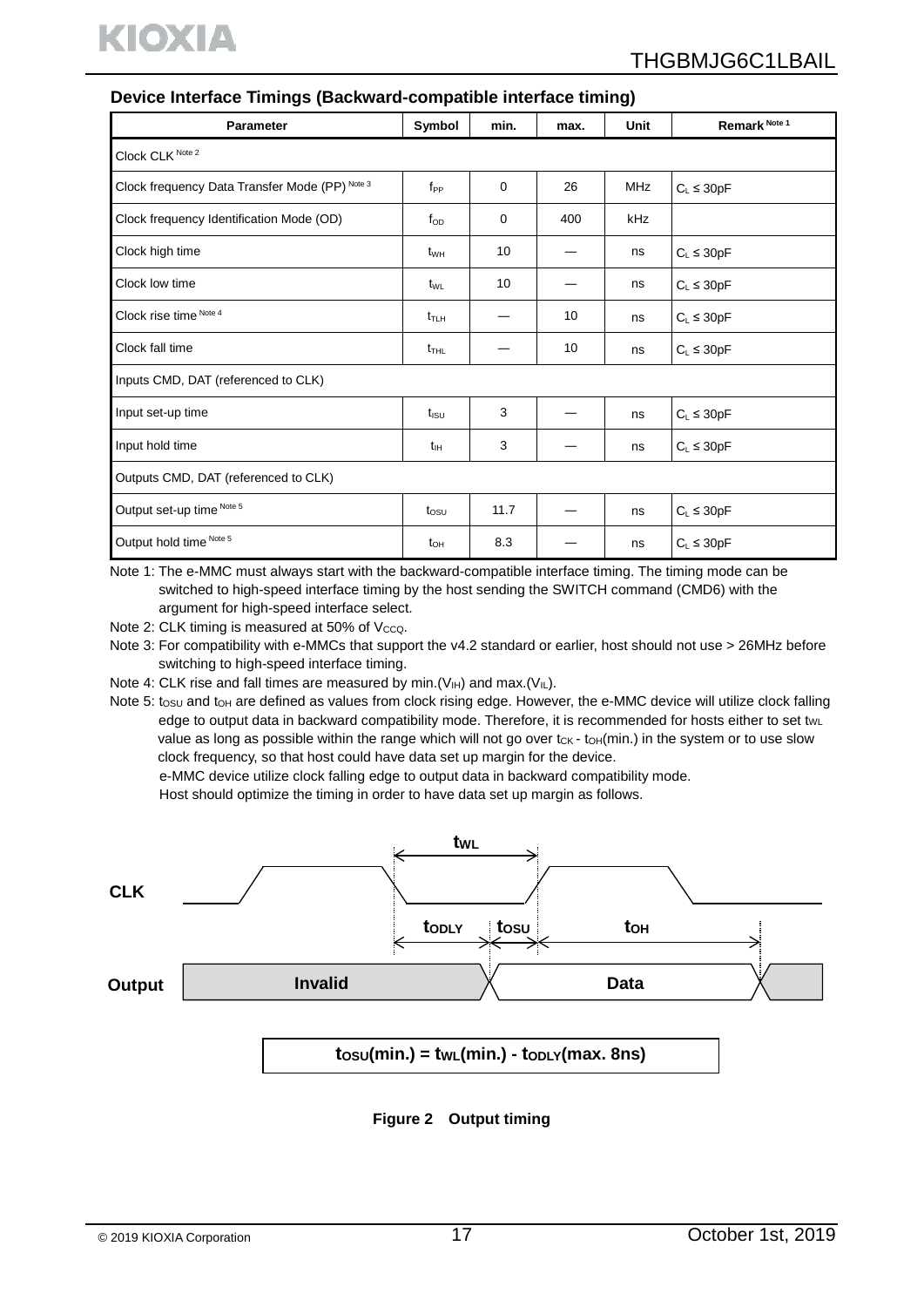

#### **Bus Timing for DAT signals for during 2x data rate operation**

These timings applies to the DAT [7:0] signals only when the device is configured for dual data mode operation. In this dual data mode, the DAT signals operates synchronously of both the rising and the falling edges of CLK. The CMD signal still operates synchronously of the rising edge of CLK and therefore complies with the bus timing specified in High-speed interface timing or Backward-compatible interface timing.



In DDR mode data on DAT [7:0] lines are sampled on both edges of the clock. (Not applicable for CMD line.)

| High-speed dual data rate interface timings |  |  |  |  |  |
|---------------------------------------------|--|--|--|--|--|
|---------------------------------------------|--|--|--|--|--|

| Parameter                               | Symbol                       | min. | max. | Unit | Remark                       |  |  |  |  |
|-----------------------------------------|------------------------------|------|------|------|------------------------------|--|--|--|--|
| Input CLK Note 1                        |                              |      |      |      |                              |  |  |  |  |
| Clock duty cycle                        |                              | 45   | 55   | $\%$ | Includes jitter, phase noise |  |  |  |  |
| Clock rise time                         | $t_{\scriptstyle\text{TLH}}$ |      | 3    | ns   | $C_L \leq 30pF$              |  |  |  |  |
| Clock fall time                         | $t_{THL}$                    |      | 3    | ns   | $C_L \leq 30pF$              |  |  |  |  |
| Input CMD (referenced to CLK-SDR mode)  |                              |      |      |      |                              |  |  |  |  |
| Input set-up time                       | t <sub>isuddr</sub>          | 3    |      | ns   | $C_L \leq 20pF$              |  |  |  |  |
| Input hold time                         | $t_{Hddr}$                   | 3    |      | ns   | $C_L \leq 20pF$              |  |  |  |  |
| Output CMD (referenced to CLK-SDR mode) |                              |      |      |      |                              |  |  |  |  |
| Output delay time during data transfer  | $t_{ODLY}$                   |      | 13.7 | ns   | $C_L \leq 20pF$              |  |  |  |  |
| Output hold time                        | $t_{\text{OH}}$              | 2.5  |      | ns   | $C_L \leq 20pF$              |  |  |  |  |
| Signal rise time                        | $t_{RISE}$                   |      | 3    | ns   | $C_L \leq 20pF$              |  |  |  |  |
| Signal fall time                        | t <sub>FALL</sub>            |      | 3    | ns   | $C_L \leq 20pF$              |  |  |  |  |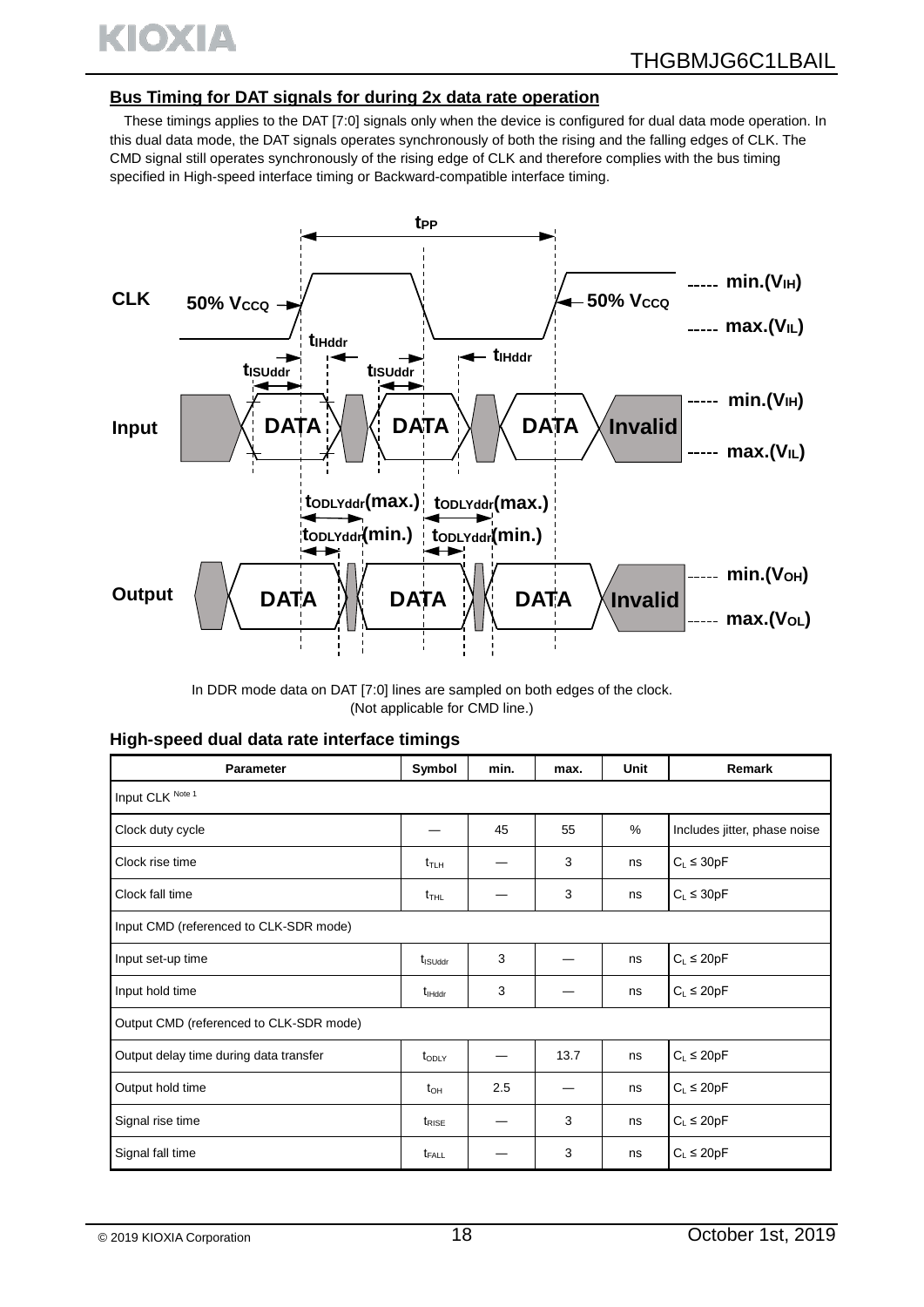

# THGBMJG6C1LBAIL

| <b>Parameter</b>                        | Symbol                   | min. | max. | Unit | Remark          |  |  |  |  |
|-----------------------------------------|--------------------------|------|------|------|-----------------|--|--|--|--|
| Input DAT (referenced to CLK-DDR mode)  |                          |      |      |      |                 |  |  |  |  |
| Input set-up time                       | $t_{\textsf{ISUddr}}$    | 2.5  |      | ns   | $C_L \leq 20pF$ |  |  |  |  |
| Input hold time                         | $t_{Hddr}$               | 2.5  |      | ns   | $C_L \leq 20pF$ |  |  |  |  |
| Output DAT (referenced to CLK-DDR mode) |                          |      |      |      |                 |  |  |  |  |
| Output delay time during data transfer  | topLYddr                 | 1.5  | 7    | ns   | $C_L \leq 20pF$ |  |  |  |  |
| Signal rise time (all signals) Note 2   | $t_{RISE}$               |      | 2    | ns   | $C_L \leq 20pF$ |  |  |  |  |
| Signal fall time (all signals)          | <b>t</b> <sub>FALL</sub> |      | 2    | ns   | $C_L \leq 20pF$ |  |  |  |  |

Note 1: CLK timing is measured at 50% of  $V_{\text{CCQ}}$ .

Note 2: Inputs DAT rise and fall times are measured by min. ( $V_{H}$ ) and max. ( $V_{IL}$ ), and outputs DAT rise and fall times are measured by min.  $(V_{OH})$  and max.  $(V_{OL})$ .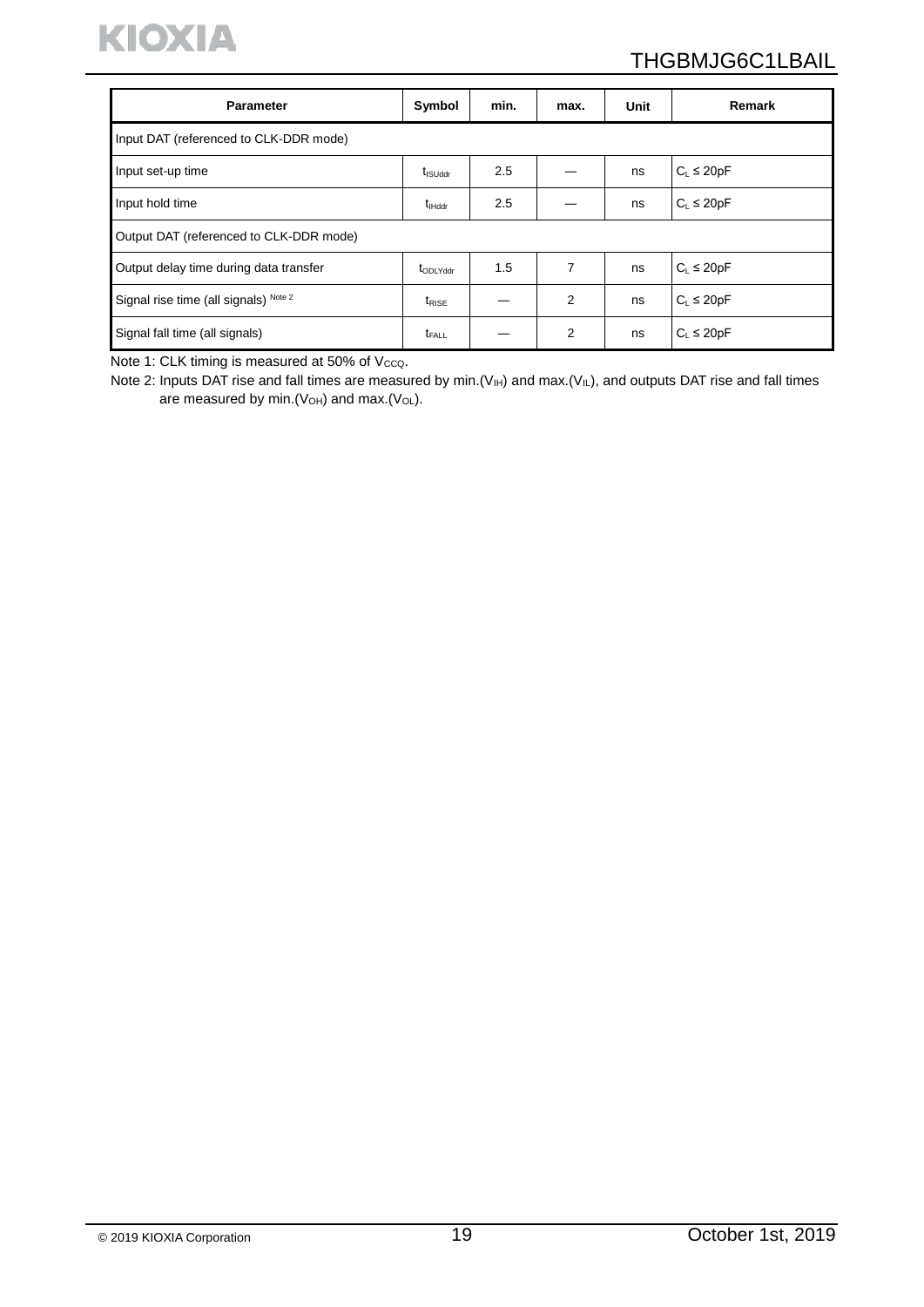## **Bus Timing Specification in HS200 mode**

#### **HS200 Clock Timing**

Host CLK Timing in HS200 mode shall conform to the timing specified in following figure and Table. CLK input shall satisfy the clock timing over all possible operation and environment conditions. CLK input parameters should be measured while CMD and DAT lines are stable high or low, as close as possible to the Device. The maximum frequency of HS200 is 200MHz. Hosts can use any frequency up to the maximum that HS200 mode allows.



Note 1:  $V_{IH}$  denote  $V_{IH}$ (min.) and  $V_{IL}$  denotes  $V_{IL}$ (max.). Note 2:  $V_T = 50\%$  of  $V_{CCQ}$  indicates clock reference point for timing measurements.

| Symbol                       | min. | max.                     | Unit | Remark                                                                                                                                                                                              |
|------------------------------|------|--------------------------|------|-----------------------------------------------------------------------------------------------------------------------------------------------------------------------------------------------------|
| <b>TPERIOD</b>               | 5    |                          | ns   | 200MHz(max.), between rising edges                                                                                                                                                                  |
| $t_{\rm TLH},\, t_{\rm THL}$ |      | $0.2$ X $t_{\sf PERIOD}$ | ns   | $t_{\text{THH}}$ , $t_{\text{THL}}$ < 1ns(max.) at 200MHz, $C_{\text{DEVICE}}$ = 6pF,<br>The absolute maximum value of $t_{\text{TLH}}$ , $t_{\text{THL}}$ is 10ns regardless of<br>clock frequency |
| Duty Cycle                   | 30   | 70                       | %    |                                                                                                                                                                                                     |

#### **HS200 Device Input Timing**



Note 1: t<sub>ISU</sub> and t<sub>IH</sub> are measured at  $V_{IL}$ (max.) and  $V_{IH}$ (min.). Note 2:  $V_{IH}$  denote  $V_{IH}(min.)$  and  $V_{IL}$  denotes  $V_{IL}(max.)$ .

| Symbol           | min. | max. | Unit | Remark               |
|------------------|------|------|------|----------------------|
| t <sub>isu</sub> | 1.40 | __   | ns   | $C_{DEVICE} \le 6pF$ |
| Чн               | 0.8  |      | ns   | $C_{DEVICE} \le 6pF$ |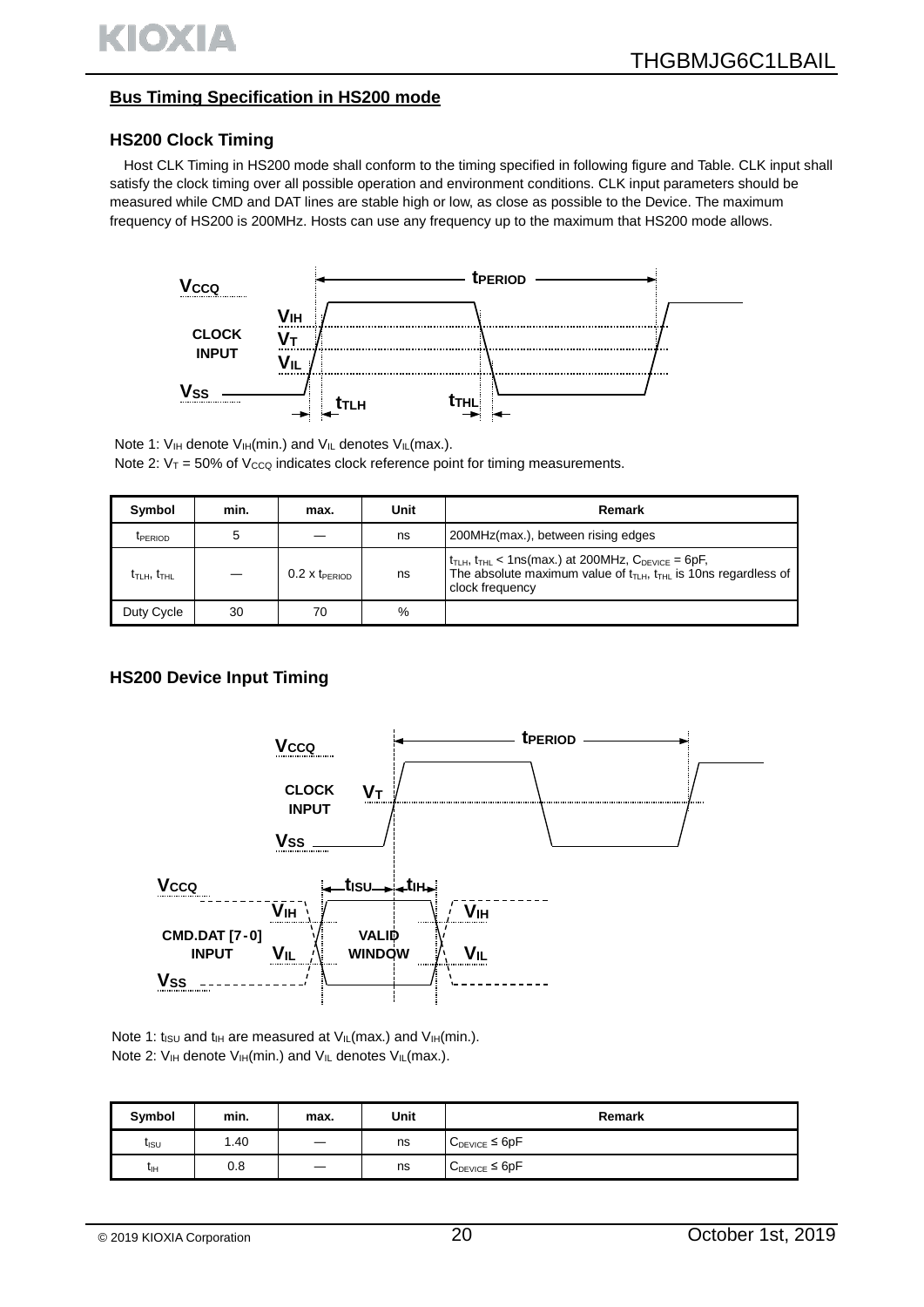

#### **HS200 Device Output Timing**

t<sub>PH</sub> parameter is defined to allow device output delay to be longer than tPERIOD. After initialization, the t<sub>PH</sub> may have random phase relation to the clock. The Host is responsible to find the optimal sampling point for the Device outputs, while switching to the HS200 mode.

While setting the sampling point of data, a long term drift, which mainly depends on temperature drift, should be considered. The temperature drift is expressed by Δ<sub>TPH</sub>. Output valid data window (tw) is available regardless of the drift  $(\Delta_{TPH})$  but position of data window varies by the drift.



Note: V<sub>OH</sub> denotes V<sub>OH</sub>(min.) and V<sub>OL</sub> denotes V<sub>OL</sub>(max.).

| Symbol          | min.                               | max.                                  | Unit | Remark Note 1                                                                                                                                                                                                                                                                    |
|-----------------|------------------------------------|---------------------------------------|------|----------------------------------------------------------------------------------------------------------------------------------------------------------------------------------------------------------------------------------------------------------------------------------|
| t <sub>РН</sub> | 0                                  | $\mathcal{P}$                         | UI   | Device output momentary phase from CLK input to CMD<br>or DAT lines output.<br>Does not include a long term temperature drift.                                                                                                                                                   |
| $\Delta$ tph    | -350<br>$(\Delta T = 20^{\circ}C)$ | $+1550$<br>$(\Delta T = 90^{\circ}C)$ | ps   | Delay variation due to temperature change after tuning.<br>Total allowable shift of output valid window $(t_{vw})$ from last<br>system Tuning procedure.<br>$\Delta$ <sub>TPH</sub> is 2600ps for $\Delta$ T from -25°C to 125°C during<br>operation.                            |
| tw              | 0.575                              |                                       | UI   | $t_{\text{NW}}$ = 2.88ns at 200MHz<br>Using test circuit in following figure including skew among<br>CMD and DAT lines created by the Device.<br>Host path may add Signal Integrity induced noise, skews,<br>etc. Expected t <sub>wy</sub> at Host input is larger than 0.475UI. |

Note 1: Unit Interval (UI) is one bit nominal time. For example, UI = 5ns at 200MHz.



Note 1: CL is total equivalent lumped capacitance for each Driver.

Note 2: C<sub>L</sub> incorporates device die load, device package load and equivalent lumped load external to the device.

Note 3: In distributed transmission lines only part of the line capacitance considered as load for the Driver.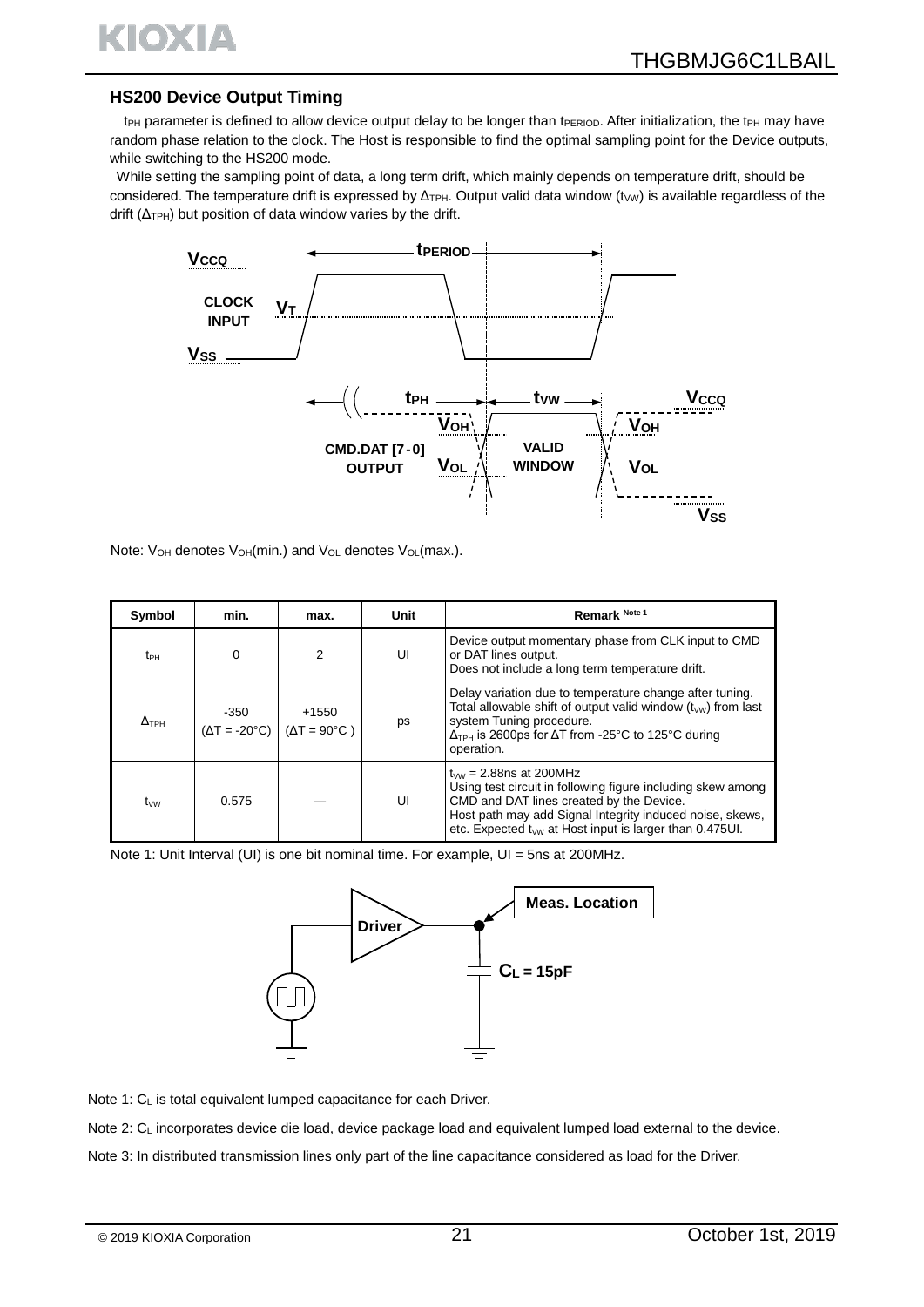## **ΔTPH consideration**



#### **Implementation Guide:**

Host should design to avoid sampling errors that may be caused by the Δ<sub>TPH</sub> drift. It is recommended to perform tuning procedure while Device wakes up, after sleep. One simple way to overcome the  $\Delta_{TPH}$  drift is by reduction of operating frequency.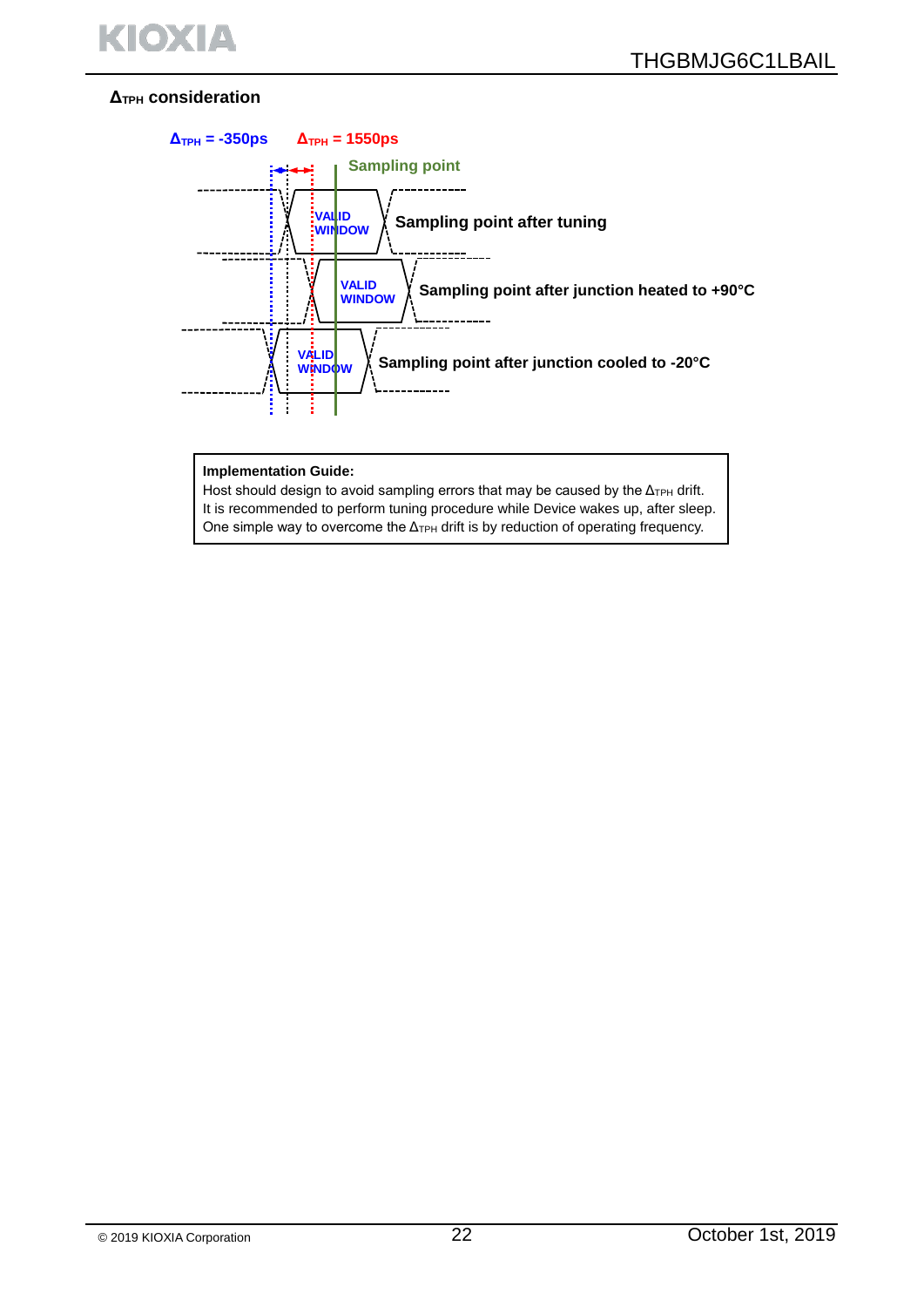

# **Bus Timing Specification in HS400 mode**

## **HS400 Input Timing**

The CMD input timing for HS400 mode is the same as CMD input timing for HS200 mode.



Note:  $V_T = 50\%$  of  $V_{CCQ}$  indicates clock reference point for timing measurements.

| <b>Parameter</b>              | Symbol              | min.  | max. | <b>Unit</b> | Remark                                                                                                    |  |  |  |  |
|-------------------------------|---------------------|-------|------|-------------|-----------------------------------------------------------------------------------------------------------|--|--|--|--|
| Input CLK                     |                     |       |      |             |                                                                                                           |  |  |  |  |
| Cycle time data transfer mode | t <sub>PERIOD</sub> | 5     |      | ns          | 200MHz(max.), between rising edges<br>With respect to $V_T$                                               |  |  |  |  |
| Slew rate                     | <b>SR</b>           | 1.125 |      | V/ns        | With respect to $V_{\text{H}}/V_{\text{H}}$                                                               |  |  |  |  |
| Duty cycle distortion         | $t_{CKDCD}$         | 0.0   | 0.3  | ns          | Allowable deviation from an ideal 50% duty cycle<br>With respect to $V_T$<br>Includes jitter, phase noise |  |  |  |  |
| Minimum pulse width           | t <sub>CKMPW</sub>  | 2.2   |      | ns          | With respect to $V_T$                                                                                     |  |  |  |  |
| Input DAT (referenced to CLK) |                     |       |      |             |                                                                                                           |  |  |  |  |
| Input set-up time             | t <sub>isuddr</sub> | 0.4   |      | ns          | $C_{DEVICE} \leq 6pF$<br>With respect to $V_{\text{IH}}/V_{\text{IL}}$                                    |  |  |  |  |
| Input hold time               | $t_{\text{lhddr}}$  | 0.4   |      | ns          | $C_{DEVICE} \leq 6pF$<br>With respect to $V_{\text{IH}}/V_{\text{IL}}$                                    |  |  |  |  |
| Slew rate                     | <b>SR</b>           | 1.125 |      | $V$ /ns     | With respect to $V_{\text{IH}}/V_{\text{IL}}$                                                             |  |  |  |  |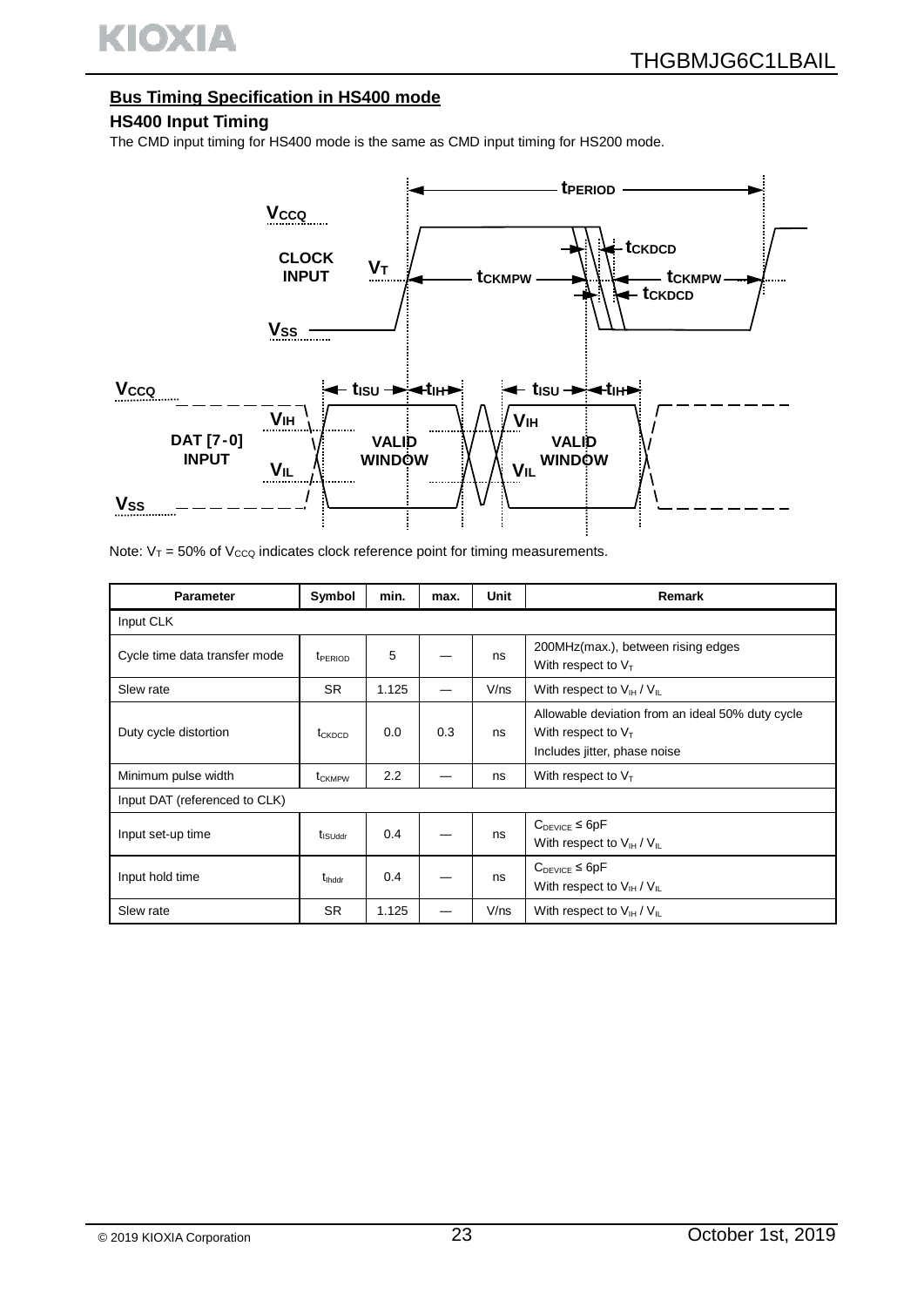

#### **HS400 Device Output Timing**

The Data Strobe is used to read data in HS400 mode. The Data Strobe is toggled only during data read or CRC status response.



Note:  $V_T = 50\%$  of  $V_{CCQ}$  indicates clock reference point for timing measurements.

| <b>Parameter</b>                       | Symbol                    | min.  | max. | Unit    | Remark                                                                                                                                |  |  |  |  |
|----------------------------------------|---------------------------|-------|------|---------|---------------------------------------------------------------------------------------------------------------------------------------|--|--|--|--|
| Data Strobe                            |                           |       |      |         |                                                                                                                                       |  |  |  |  |
| Cycle time data transfer mode          | <b>TPERIOD</b>            | 5     |      | ns      | 200MHz(max.), between rising edges<br>With respect to $V_T$                                                                           |  |  |  |  |
| Slew rate                              | <b>SR</b>                 | 1.125 |      | V/ns    | With respect to $V_{OH}$ / $V_{OL}$ and HS400 reference load                                                                          |  |  |  |  |
| Duty cycle distortion                  | t <sub>DSDCD</sub>        | 0.0   | 0.2  | ns      | Allowable deviation from the input CLK duty cycle<br>$distortion(t_{CKDCD})$<br>With respect to $V_T$<br>Includes jitter, phase noise |  |  |  |  |
| Minimum pulse width                    | <b>t</b> <sub>DSMPW</sub> | 2.0   |      | ns      | With respect to $V_T$                                                                                                                 |  |  |  |  |
| Output DAT (referenced to Data Strobe) |                           |       |      |         |                                                                                                                                       |  |  |  |  |
| Output skew                            | $t_{RO}$                  |       | 0.4  | ns      | With respect to $V_{OH}$ / $V_{OL}$ and HS400 reference load                                                                          |  |  |  |  |
| Output hold skew                       | t <sub>RQH</sub>          |       | 0.4  | ns      | With respect to $V_{OH}$ / $V_{OL}$ and HS400 reference load                                                                          |  |  |  |  |
| Slew rate                              | <b>SR</b>                 | 1.125 |      | $V$ /ns | With respect to $V_{OH}$ / $V_{OL}$ and HS400 reference load                                                                          |  |  |  |  |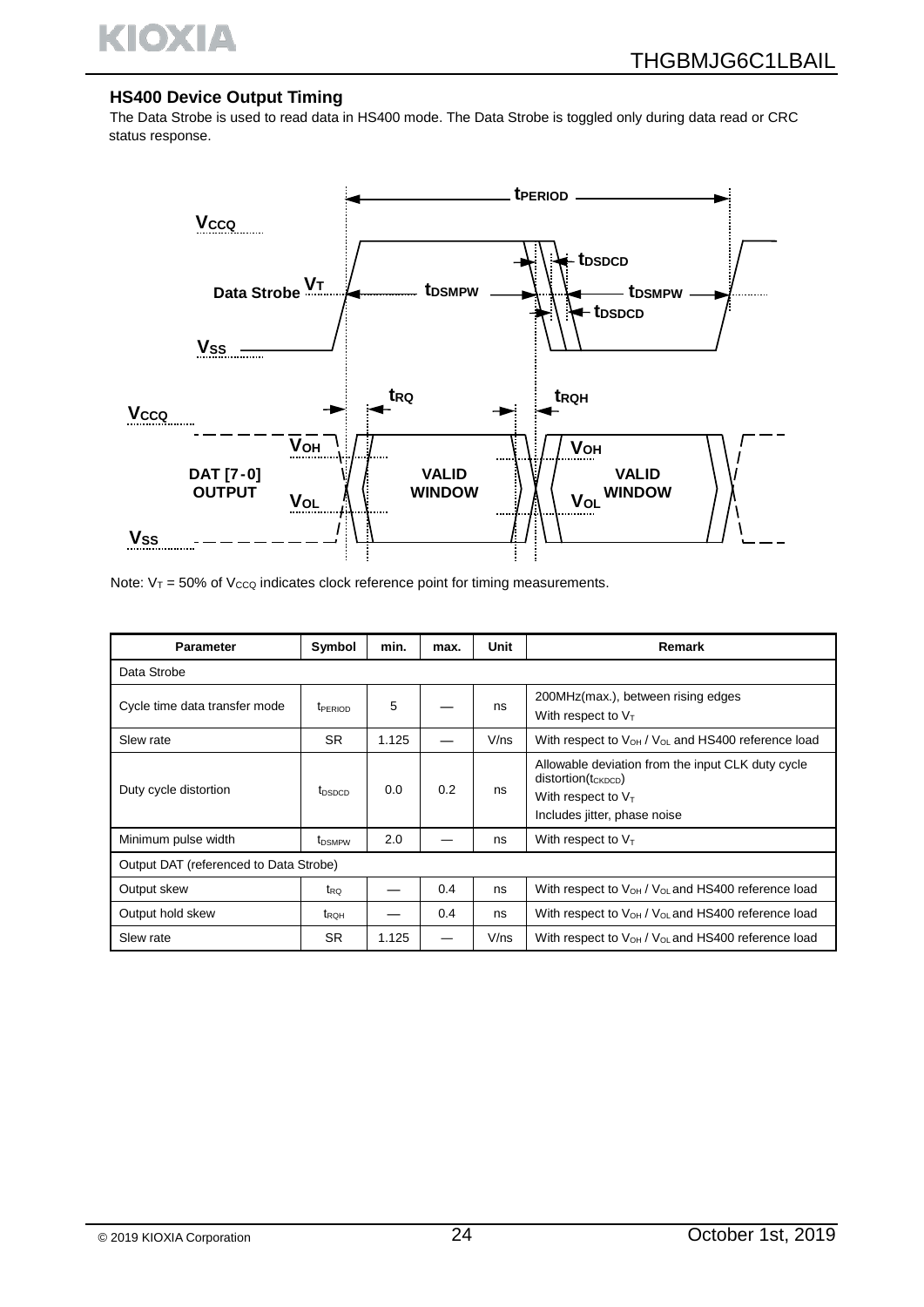

#### **HS400 Device Command Output Timing**

The Data Strobe is used to response of any command in HS400 mode.



Note:  $V_T$  = 50% of Vcco indicates clock reference point for timing measurements.

| <b>Parameter</b>              | Symbol                                   | min.  | max. | Unit | Remark                                                                                                                                |  |  |  |  |
|-------------------------------|------------------------------------------|-------|------|------|---------------------------------------------------------------------------------------------------------------------------------------|--|--|--|--|
| Data Strobe                   |                                          |       |      |      |                                                                                                                                       |  |  |  |  |
| Cycle time data transfer mode | t <sub>PERIOD</sub>                      | 5     |      | ns   | 200MHz(max.), between rising edges<br>With respect to $V_T$                                                                           |  |  |  |  |
| Slew rate                     | <b>SR</b>                                | 1.125 |      | V/ns | With respect to $V_{OH}$ / $V_{OL}$ and HS400 reference load                                                                          |  |  |  |  |
| Duty cycle distortion         | t <sub>DSDCD</sub>                       | 0.0   | 0.2  | ns   | Allowable deviation from the input CLK duty cycle<br>$distortion(t_{CKDCD})$<br>With respect to $V_T$<br>Includes jitter, phase noise |  |  |  |  |
| Minimum pulse width           | <b>t</b> <sub>DSMPW</sub>                | 2.0   |      | ns   | With respect to $V_T$                                                                                                                 |  |  |  |  |
|                               | CMD Response (referenced to Data Strobe) |       |      |      |                                                                                                                                       |  |  |  |  |
| Output skew (CMD)             | t <sub>RQ</sub> CMD                      |       | 0.4  | ns   | With respect to $V_{OH}$ / $V_{OL}$ and HS400 reference load                                                                          |  |  |  |  |
| Output hold skew (CMD)        | t <sub>RQH</sub> CMD                     |       | 0.4  | ns   | With respect to $V_{OH}$ / $V_{OL}$ and HS400 reference load                                                                          |  |  |  |  |
| Slew rate                     | <b>SR</b>                                | 1.125 |      | V/ns | With respect to $V_{OH}$ / $V_{OL}$ and HS400 reference load                                                                          |  |  |  |  |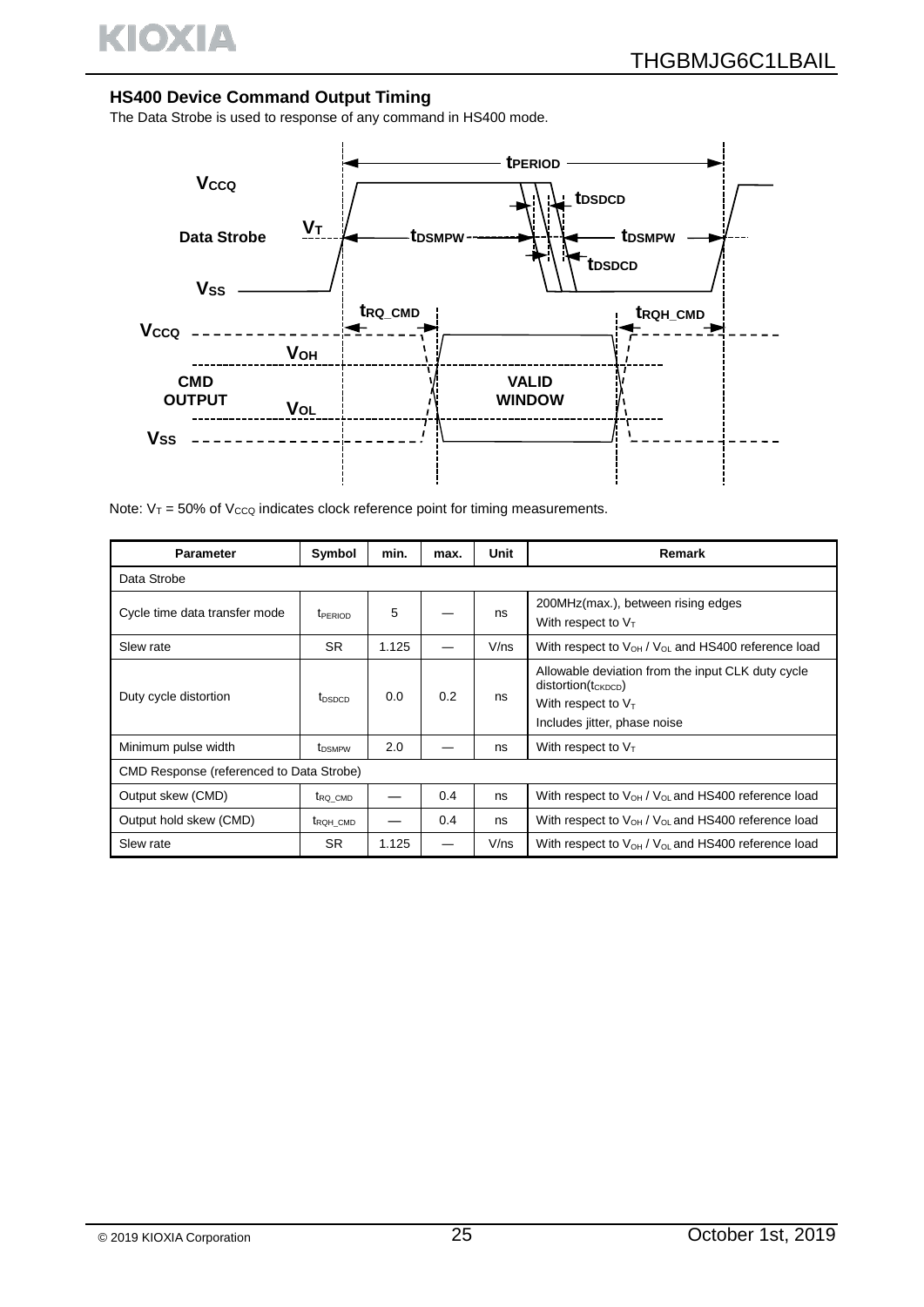



**Figure 3 HS400 reference load**

#### **HS400 Capacitance**

The Data Strobe is used to read data in HS400 mode. The Data Strobe is toggled only during data read or CRC status response.

| <b>Parameter</b>                        | Symbol           | min. | typ. | max.       | Unit      | Remark |
|-----------------------------------------|------------------|------|------|------------|-----------|--------|
| Pull-up resistance for CMD              | R <sub>CMD</sub> | 4.7  |      | 100 Note 1 | $k\Omega$ |        |
| Pull-up resistance for DAT0 - DAT7      | $R_{\text{DAT}}$ | 10   |      | 100 Note 1 | kΩ        |        |
| Pull-down resistance for Data Strobe    | $R_{DS}$         | 10   |      | 100 Note 1 | kΩ        |        |
| Internal pull up resistance DAT1 - DAT7 | $R_{INT}$        | 10   |      | 150        | $k\Omega$ |        |
| Single Device capacitance               | $C_{DEVICE}$     |      |      | 6          | pF        |        |

Note 1: Recommended maximum value is 50kΩ for 1.8V interface supply voltages.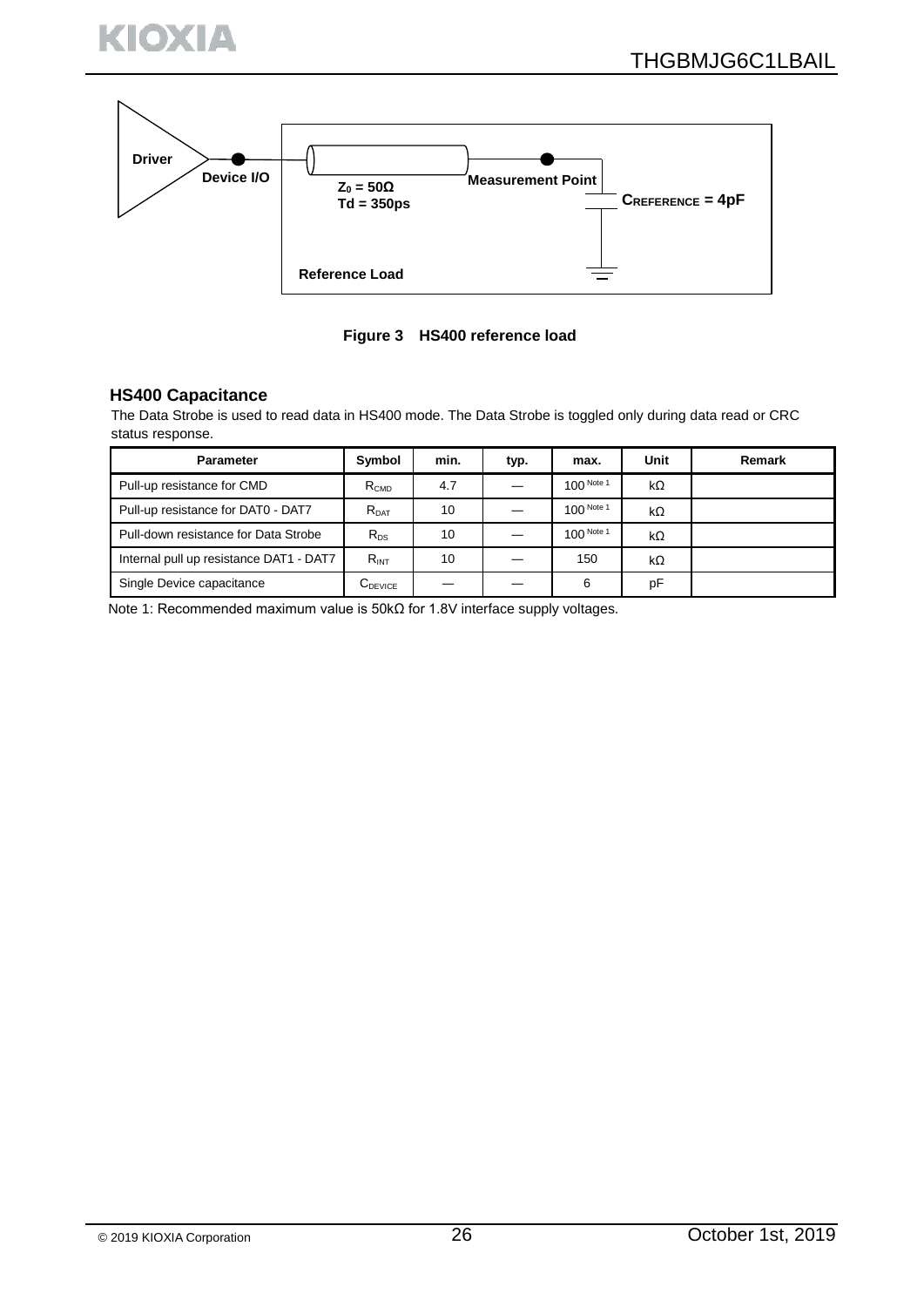

#### **Overshoot / Undershoot Specification**

|                                                                                                             |      | Vcco          | Unit   |
|-------------------------------------------------------------------------------------------------------------|------|---------------|--------|
|                                                                                                             |      | 1.70V - 1.95V |        |
| Maximum peak amplitude allowed for overshoot area<br>(Refer to Figure 4 Overshoot / Undershoot definition)  | max. | 0.9           |        |
| Maximum peak amplitude allowed for undershoot area<br>(Refer to Figure 4 Overshoot / Undershoot definition) | max. | 0.9           |        |
| Maximum area above $V_{\text{CCO}}$<br>(Refer to Figure 4 Overshoot / Undershoot definition)                | max. | 1.5           | $V-ns$ |
| Maximum area below Vsso<br>(Refer to Figure 4 Overshoot / Undershoot definition)                            | max. | 1.5           | $V-ns$ |







Note 1: Device will detect the rising edge of RST\_n signal to trigger internal reset sequence.

#### **H/W Reset Timings**

| Symbol       | <b>Parameter</b>                  | min.       | max. | Unit |
|--------------|-----------------------------------|------------|------|------|
| <b>IRSTW</b> | RST_n pulse width                 |            |      | μs   |
| <b>IRSCA</b> | RST_n to Command time             | 200 Note 1 |      | μs   |
| <b>IRSTH</b> | RST_n high period (interval time) |            |      | μs   |

Note 1: 74 cycles of clock signal required before issuing CMD1 or CMD0 with argument 0xFFFFFFFA.

Note 2: During the device internal initialization sequence right after power on, device may not be able to detect RST\_n signal,because the device may not complete loading RST\_n\_ENABLE bits of the extended CSD register into the controller yet.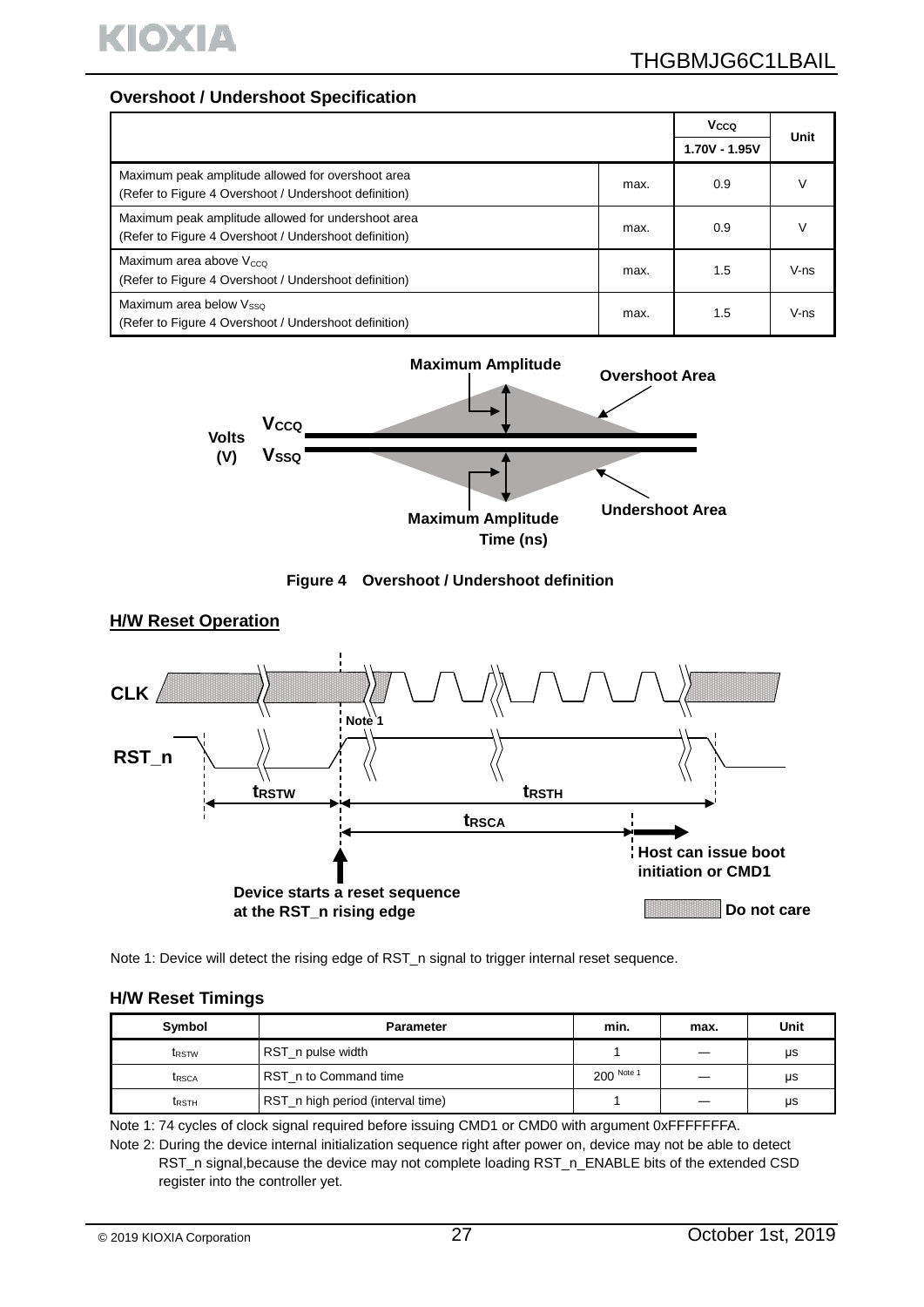

#### **Power-up sequence**





#### **Power-up parameter**

| <b>Parameter</b>         | <b>Symbol</b> | min.   | max.             | Remark |
|--------------------------|---------------|--------|------------------|--------|
| Supply power-up for 3.3V | <b>T</b> PRUH | $5µ$ s | 35 <sub>ms</sub> |        |
| Supply power-up for 1.8V | <b>IPRUL</b>  | $5µ$ s | 25 <sub>ms</sub> |        |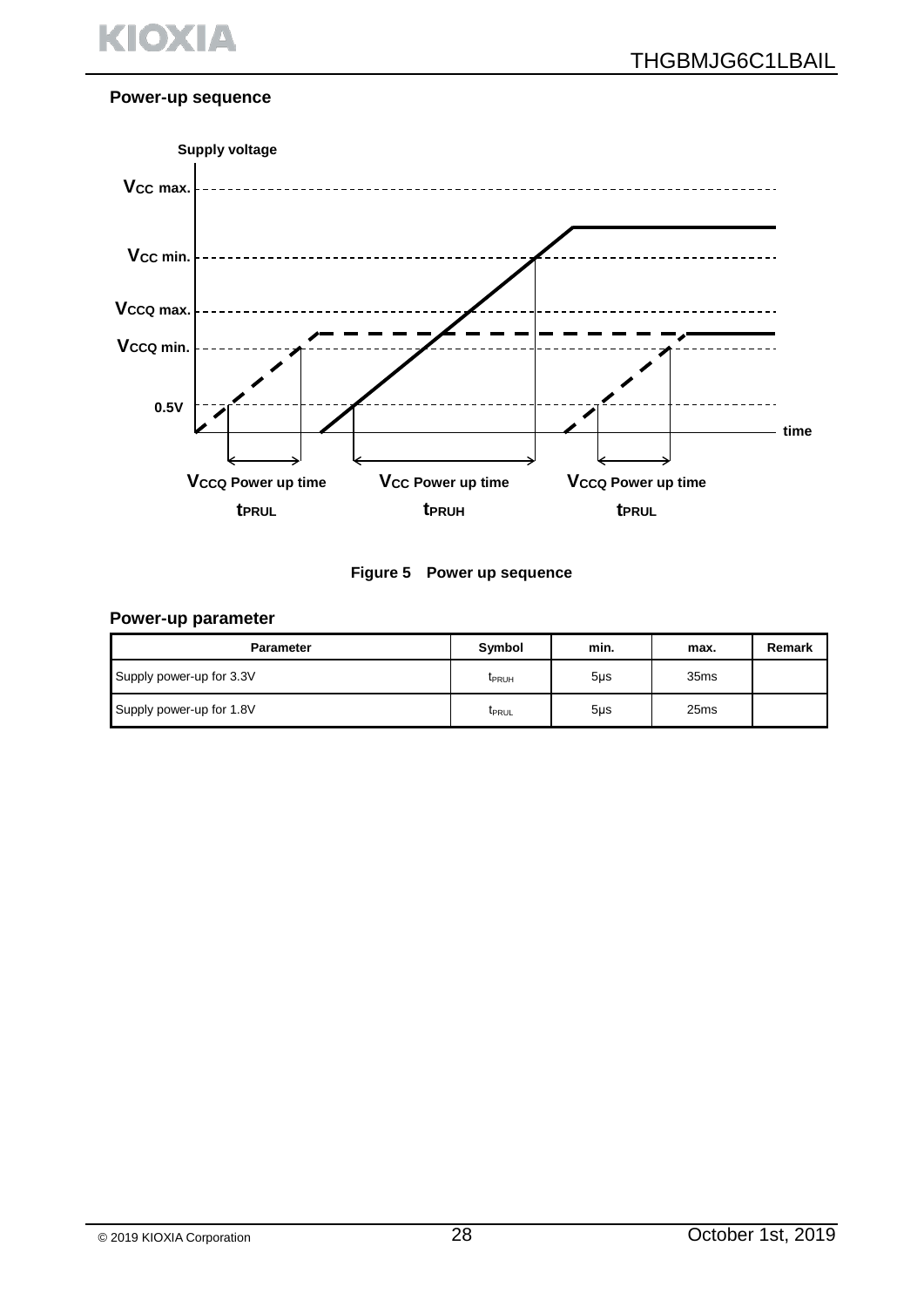

## **FUNCTIONAL RESTRICTIONS**

- Pre loading data size is limited to MAX\_PRE\_LOADING\_DATA\_SIZE [21-18] regardless of using Production State Awareness function.
- MAX\_PRE\_LOADING\_DATA\_SIZE [21-18] value will change when host sets Enhanced User area Partition.

# **RELIABILITY GUIDANCE**

This reliability guidance is intended to notify some guidance related to using raw NAND flash. Although random bit errors may occur during use, it does not necessarily mean that a block is bad. Generally, a block should be marked as bad when a program status failure or erase status failure is detected. The other failure modes may be recovered by a block erase. ECC treatment for read data is mandatory due to the following Data Retention and Read Disturb failures.

#### -Write / Erase Endurance

Write / Erase endurance failures may occur in a cell, page, or block, and are detected by doing a status read after either an auto program or auto block erase operation. The cumulative bad block count will increase along with the number of write / erase cycles.

#### -Data Retention

The data in memory may change after a certain amount of storage time. This is due to charge loss or charge gain. After block erasure and reprogramming, the block may become usable again. Also write / erase endurance deteriorates data retention capability. The figure below shows a generic trend of relationship between write / erase endurance and data retention.



#### -Read Disturb

A read operation may disturb the data in memory. The data may change due to charge gain. Usually, bit errors occur on other pages in the block, not the page being read. After a large number of read cycles (between block erases), a tiny charge may build up and can cause a cell to be soft programmed to another state. After block erasure and reprogramming, the block may become usable again.

Considering the above failure modes, KIOXIA recommends following usage:

- Please avoid any excessive iteration of resets and initialization sequences (Device identification mode) as far as possible after power-on, which may result in read disturb failure. The resets include hardware resets and software resets.
	- e.g. 1) Iteration of the following command sequence, CMD0 CMD1 ---
		- The assertion of CMD1 implies a count of internal read operation in Raw NAND. CMD0: Reset command, CMD1: Send operation command
	- e.g. 2) Iteration of the following commands, CMD30 and/or CMD31 CMD30: Send status of write protection bits, CMD31: Send type of write protection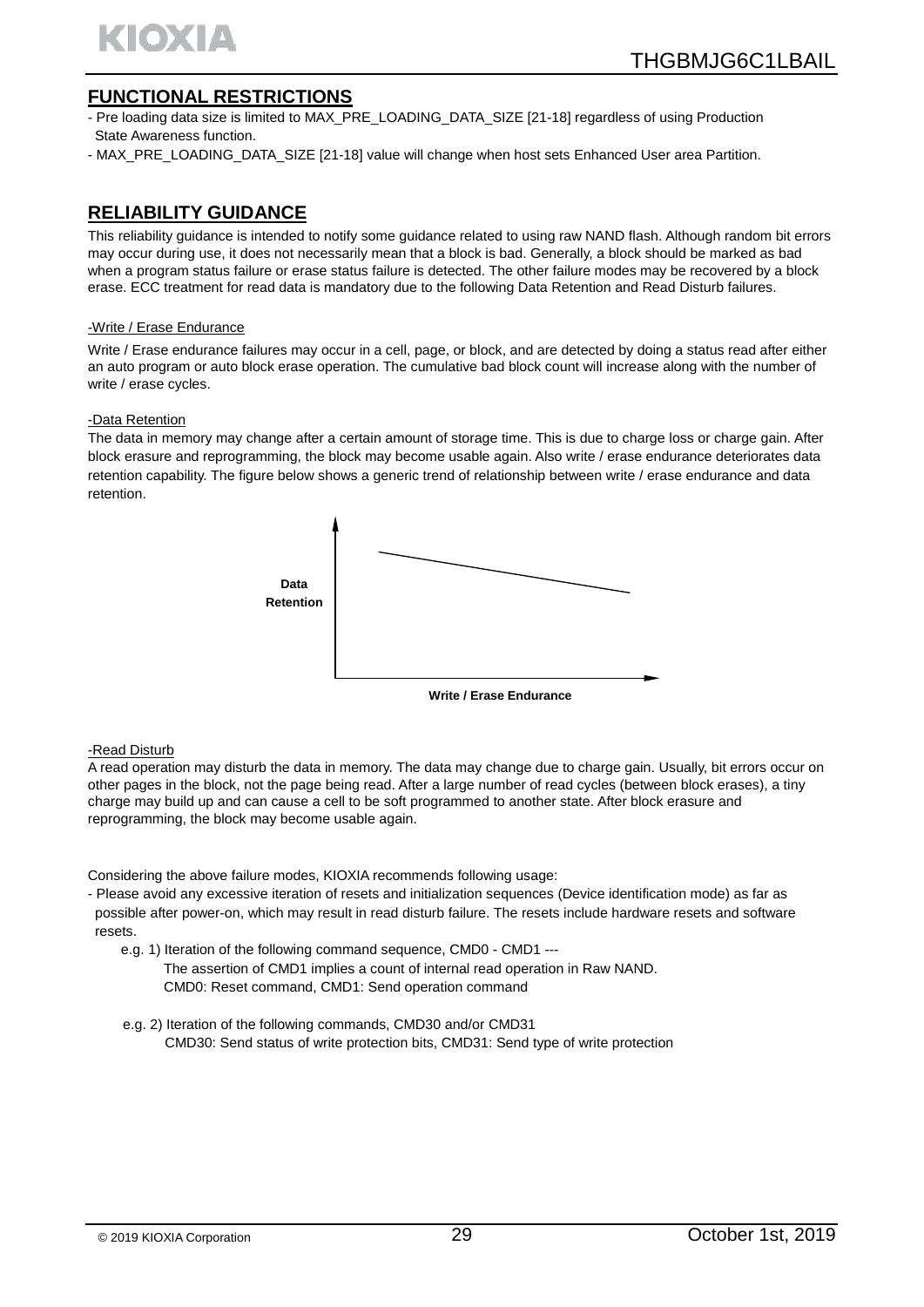

# **DOCUMENT REVISION HISTORY**

| Rev.0.1 | Jan. 31st. 2019 | - Released as preliminary revision |
|---------|-----------------|------------------------------------|
| Rev.1.0 | Mar. 20th. 2019 | - Released as first version        |
| Rev.2.0 | Oct. 1st. 2019  | - Rebrand as "KIOXIA"              |